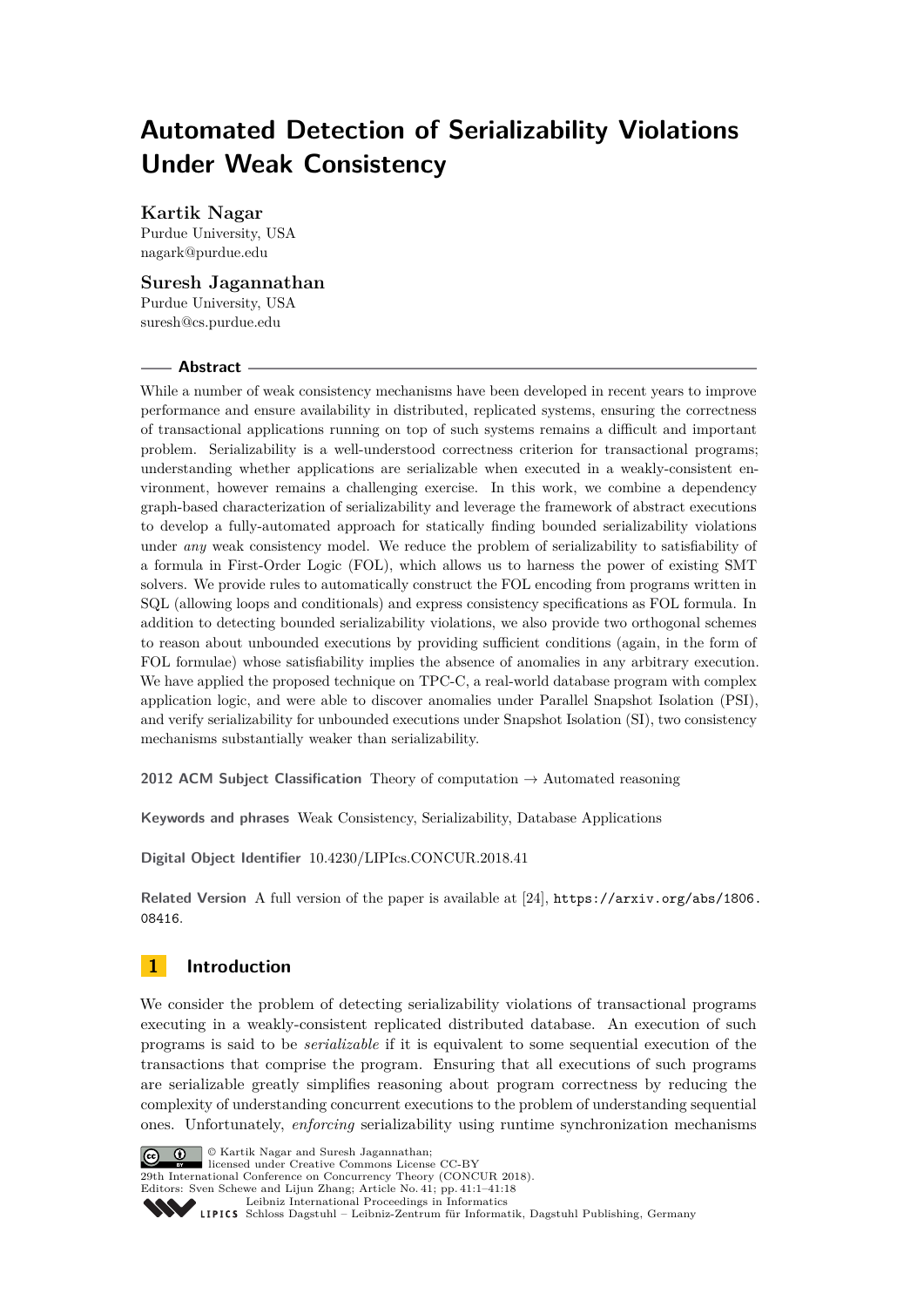## **41:2 Automated Detection of Serializability Violations Under Weak Consistency**

is problematic in geo-replicated distributed systems without sacrificing availability (lowlatency) [\[18\]](#page-16-0). To reap the correctness benefits of serializability with the performance and scalability benefits of high-availability, we study the conditions under which transactional programs can be statically identified to always yield a serializable execution *without* the need for global synchronization. The challenge to realizing this goal stems from the complexity in reasoning about replicated state in which not all replicas share the same view of the data they hold.

To address this challenge, we present a fully automated static analysis that precisely encodes salient dependencies in the program as abstract executions defined in terms of an axiomatic specification of a particular weak consistency model (§4). The analysis then leverages a theorem prover to systematically search for the presence or absence of cycles in these executions consistent with these dependencies; the presence of a cycle indicates a serializability violation (§5.1). Notably, our approach can be applied to any weak consistency model whose specification can be expressed in first-order logic, a class that subsumes all realistic data stores we are aware of. More specifically, our approach constructs a dependency graph [\[2\]](#page-15-0) from the input program containing a cycle and then asks whether there exists a valid execution under the given consistency specification that can result in this graph. To do this, we automatically extract dependency conditions from the transactional program, and relate these dependencies to artifacts in an event-based model to find whether there exists a valid abstract execution corresponding to the dependency graph. These dependencies are encoded in a first-order logic formula that is satisfiable only if there exists an execution that violates serializability.

Given a transactional program written in SQL, we discover serializability violations of bounded length under the given weak consistency model (with the bound limiting the number of concurrent transaction instances that are considered). We output the actual anomaly including the transactions involved and their inputs. This output can then be used to strengthen the consistency of the transactions involved in the anomaly (or even modifying the transactions themselves). Since the approach is parametric on a consistency policy, it can also be used to determine the weakest consistency policy for which the program is serializable. Similar to other bounded verification techniques used to detect bugs in e.g., concurrent programs [\[23\]](#page-17-2), we posit that most serializability violations will manifest using a small number of transaction instances.

Nonetheless, we additionally provide two orthogonal schemes to reason about arbitrarily long executions with an unbounded number of transaction instances (§5.2, §5.3). The first scheme formalizes the argument that it is enough to check serializability violations in bounded executions by proving that longer violations beyond that bound would induce violations within the bound. The second scheme applies an inductive argument to check the absence of anomalies in arbitrarily long executions. Our approach is sound, but not complete - while all discovered anomalies are justified by counterexamples offered by the theorem prover, we cannot rule out the possibility of serializability violations appearing in unbounded executions that are not identified by these two schemes.

As serious case studies to assess the applicability of our approach, we have applied our technique on TPC-C, a real-world transactional program, and a course grading application [\[19\]](#page-16-1) (§6). In both cases, we were able to detect multiple serializability violations under Eventual Consistency and a weaker variant of snapshot isolation (SI) called parallel snapshot isolation [\[26\]](#page-17-3), and verified that these anamolies do not occur when using SI for unbounded executions. We now present an overview of our approach using a simple example.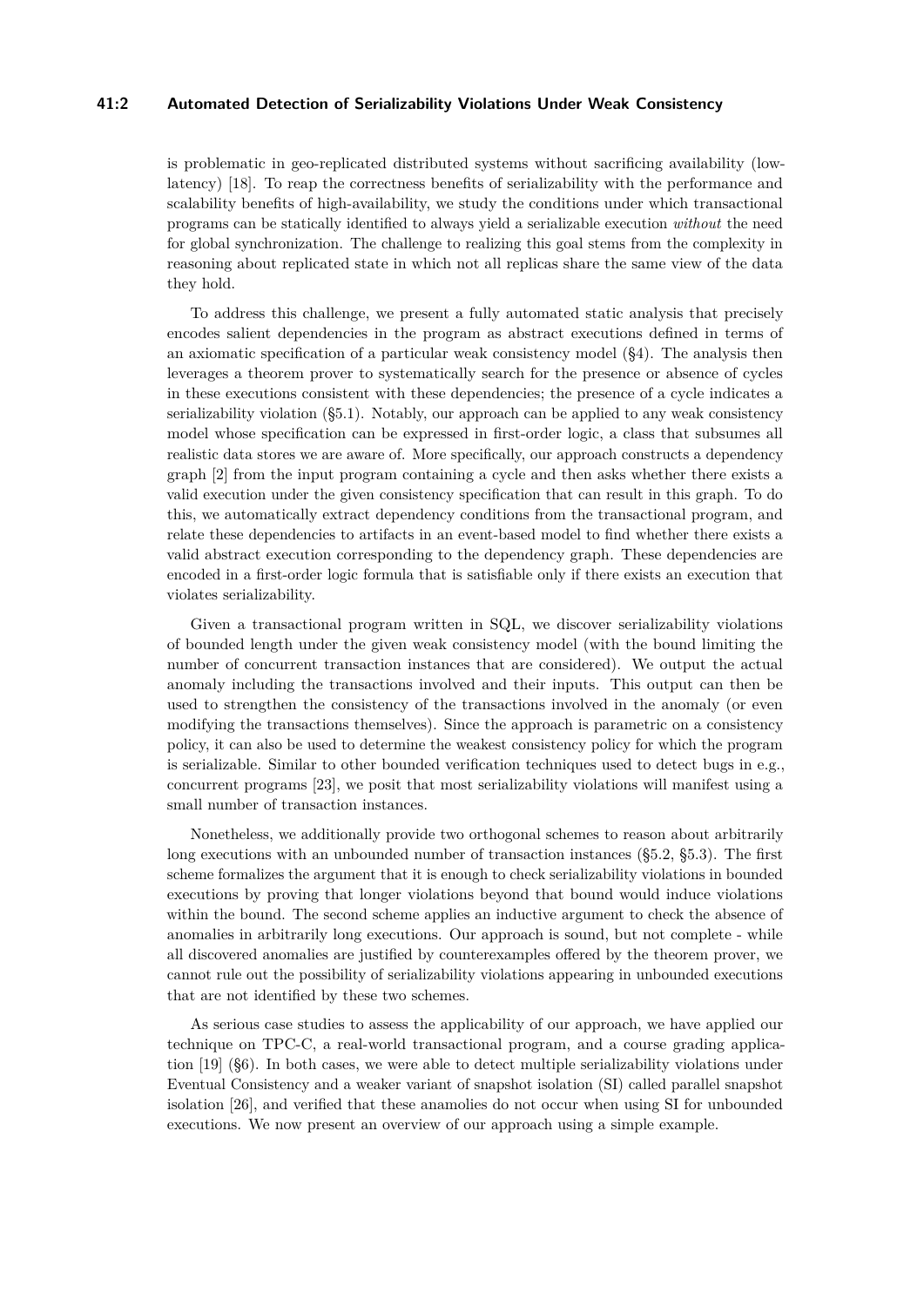```
withdraw (ID, Amount)
    SELECT Balance AS bal WHERE AccID=ID
    IF bal > Amount
        UPDATE SET Balance = bal - Amount WHERE AccID = ID
```
<span id="page-2-1"></span>**Figure 1** Example Application.



**Figure 2** Abstract Execution *E* and its Dependency Graph.

## **2 Overview**

In this section, we show how our approach discovers serializability violations, and how the output of our analysis can be used to repair violations using selective synchronization. Consider a simple banking application which maintains the balance of multiple accounts in a table Account which is indexed using the primary key AccID and contains the field Balance. Consider a withdraw operation (shown in Fig. [1\)](#page-2-0) written in a SQL-style language, which takes ID and Amount as input, and deducts the amount from the account with account number ID, if the balance is sufficient. Suppose the application is deployed in a distributed, replicated environment which allows concurrent invocations of the withdraw operation at potentially different replicas, with the only guarantee provided being eventual consistency - eventually, all replicas will witness all updates to the Balance field. Under eventual consistency, the application is clearly not serializable, since concurrent withdraws operations to the same account–whose total withdrawn amount exceeds the balance of the account–could both succeed, which is not possible in a serializable execution.

A convenient way to express executions in such an environment is to use an axiomatic event-based representation. In this framework, an abstract execution [\[12\]](#page-16-2) is expressed as the tuple  $(T, \text{vis}, \text{ar})$ , where *T* is the set of transaction invocations, vis  $\subseteq T \times T$  is a visibility relation such that if  $t \stackrel{\text{vis}}{\longrightarrow} t'$  then updates of *t* are visible to  $t'$ , and ar  $\subseteq T \times T$ is an arbitration relation which totally orders all writes to the same location and ensures eventual consistency [\[9\]](#page-16-3). For example, if  $t_1 = \text{without}(1,50)$ ,  $t_2 = \text{without}(1,60)$ , then  $E = (\{t_1, t_2\}, \{\}, \{(t_1, t_2)\})$  is an abstract execution which is not serializable, because the final value of Balance in the account number 1 will only reflect the withdraw operation *t*<sup>2</sup> (assuming an initial Balance of 100 in AccID 1), since there is no visibility constraint enforced between the two operations. This is an example of a *lost update* [\[5\]](#page-15-1) anomaly. Our goal is to automatically construct such anomalous executions.

A useful technique to detect serializability violations is to build dependency graphs from abstract executions, and then search for cycles in the dependency graph. The nodes of the dependency graph are invocations, and edges indicate dependencies between them. There are three type of dependencies relevant to serializability detection:  $t_1 \stackrel{\text{WR}}{\longrightarrow} t_2$  is a read dependency, which means that  $t_2$  reads a value written by  $t_1$ ,  $t_1 \xrightarrow{WW} t_2$  is a write dependency, which means that both  $t_1$  and  $t_2$  write to the same location, with the write of  $t_2$  arbitrated after  $t_1$ , and  $t_1 \stackrel{\text{RW}}{\longrightarrow} t_2$  is an anti-dependency, which means that  $t_1$  does *not* read a value written by *t*<sup>2</sup> but instead reads an older version. For example, the dependency graph of the anomalous execution *E* described above is shown in Fig. [2.](#page-2-1)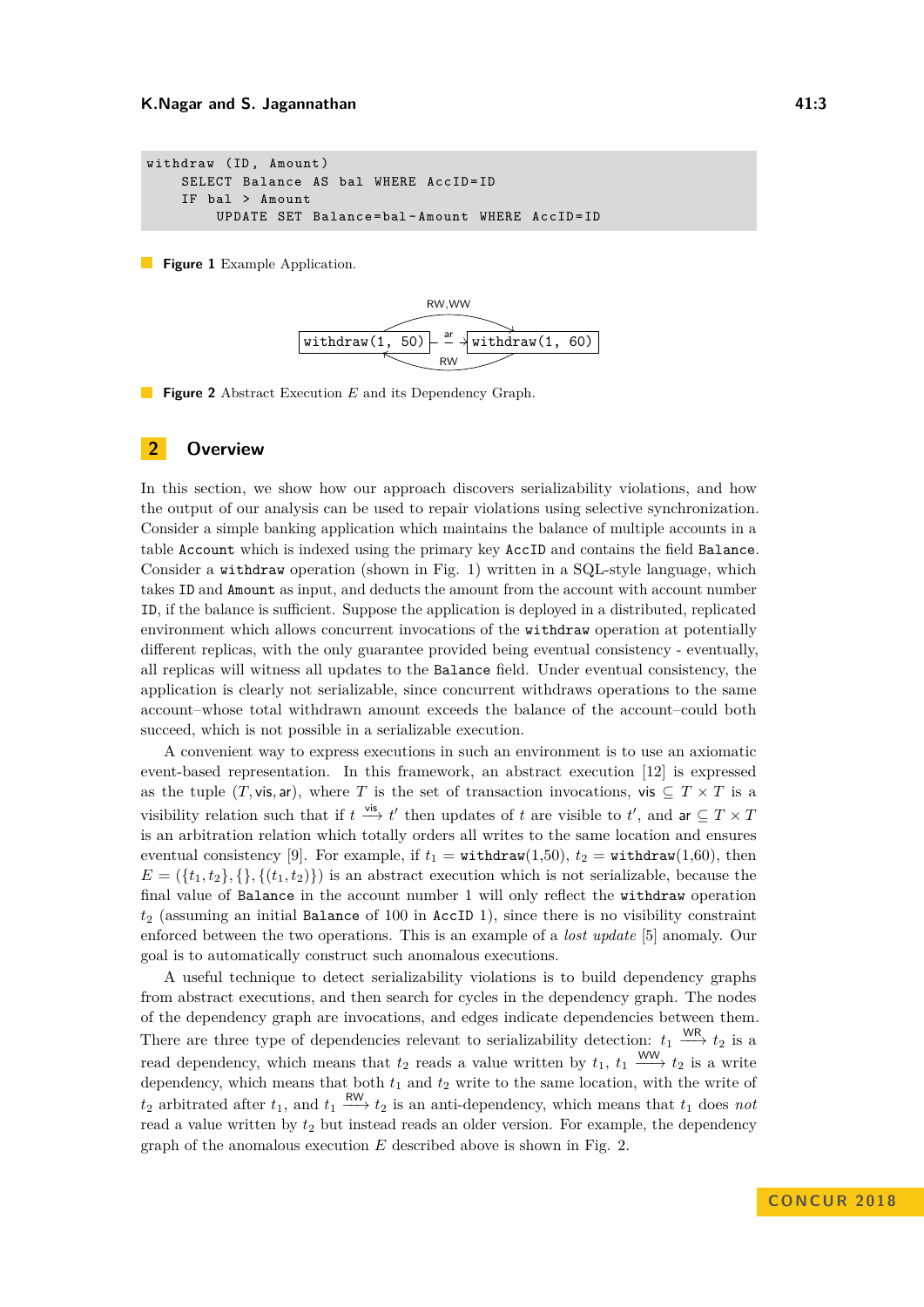#### **41:4 Automated Detection of Serializability Violations Under Weak Consistency**

<span id="page-3-0"></span>

**Figure 3** Different possibilities for paths of length 4 in the dependency graphs of the banking application. Note that transactions in bold perform writes.

In our approach, we start with a dependency graph containing a cycle, and then ask whether an execution corresponding to the dependency graph is possible. From the transaction code, we automatically extract the conditions under which a dependency edge can manifest between invocations of the transactions. In our running example, a dependency edge (of any type) between two withdraw invocations can only manifest if they are called with the same account ID. Further, we link the dependency edges with the relations vis and ar of the corresponding abstract execution. For example,  $t_1 \xrightarrow{\text{RW}} t_2 \Rightarrow \neg(t_2 \xrightarrow{vis} t_1)$ , because otherwise,  $t_1$  would read the value written by  $t_2$ . This is useful because different consistency schemes can be axiomatically expressed by placing constraints on the vis and ar relations.

In order to prevent the anomalous execution in our running example, we can use PSI [\[26\]](#page-17-3) which ensures that if two invocations write to the same location, then they cannot be concurrent. While PSI is implemented using a complex, distributed protocol, in our abstract framework, it can be simply expressed using the following constraint:  $\forall t, t'$ .  $t \xrightarrow{WW} t' \implies$  $t \xrightarrow{\text{vis}} t'$ . Now, the anomalous execution *E* is not possible, because  $t_1 \xrightarrow{\text{WW}} t_2 \Rightarrow t_1 \xrightarrow{\text{vis}} t_2$ , which contradicts  $t_2 \xrightarrow{\text{RW}} t_1$ .

To summarize, the following is the relevant portion of formulae that we generate for the above application under PSI:

$$
\forall t, t'.\ t \xrightarrow{\text{RW}} t' \Rightarrow (\exists r. \ \text{AccID}(r) = \text{ID}(t) \land \text{AccID}(r) = \text{ID}(t') \land \text{bal}(t') > \text{Amount}(t')) \quad (1)
$$

$$
\forall t, t', r. \ (\text{AccID}(r) = \text{ID}(t) \land \text{bal}(t) > \text{Amount}(t) \land \text{AccID}(r) = \text{ID}(t')
$$

$$
\wedge \text{bal}(t') > \text{Amount}(t') \wedge t \xrightarrow{\text{ar}} t') \Rightarrow t \xrightarrow{\text{WW}} t'
$$
 (2)

$$
\forall t, t'. \; t \xrightarrow{\text{RW}} t' \Rightarrow \neg(t' \xrightarrow{\text{vis}} t) \tag{3}
$$

$$
\forall t, t'. \; t \xrightarrow{\text{WW}} t' \Rightarrow t \xrightarrow{\text{vis}} t'
$$
\n
$$
\tag{4}
$$

We use  $t, t'$  to denote invocations of the transaction, and  $r$  to denote a record in the database. We define the function AccID to access the primary key of a record. Similarly, ID, Amount, etc. are functions which map an invocation to its parameters and local variables. The existence of a dependence between two invocations forces the existence of a record that both invocations must access, as well as conditions on the local variables required to perform the access (Eqn. 1). On the other hand, if two invocations are guaranteed to write to the same location, there must exist a WW dependency between them (Eqn. 2). Now, it is not possible to have invocations  $t_1$  and  $t_2$ , obeying Eqns. (1)-(4) such that  $t_1 \stackrel{\text{RW}}{\longrightarrow} t_2$ and  $t_2 \xrightarrow{\text{RW}} t_1$ , the condition necessary to induce a cycle and thus manifest a serializability violation.

In fact, it is not possible to have a cycle of any arbitrary length in a dependency graph of this application under PSI. To show this, we use the following observation: any long path in a dependency graph generated by the above application will have chords in it, resulting in a shorter path. In fact, it can be shown that the shortest path between any two invocations in any dependency graph of the application (if there is a path) will always be less than or equal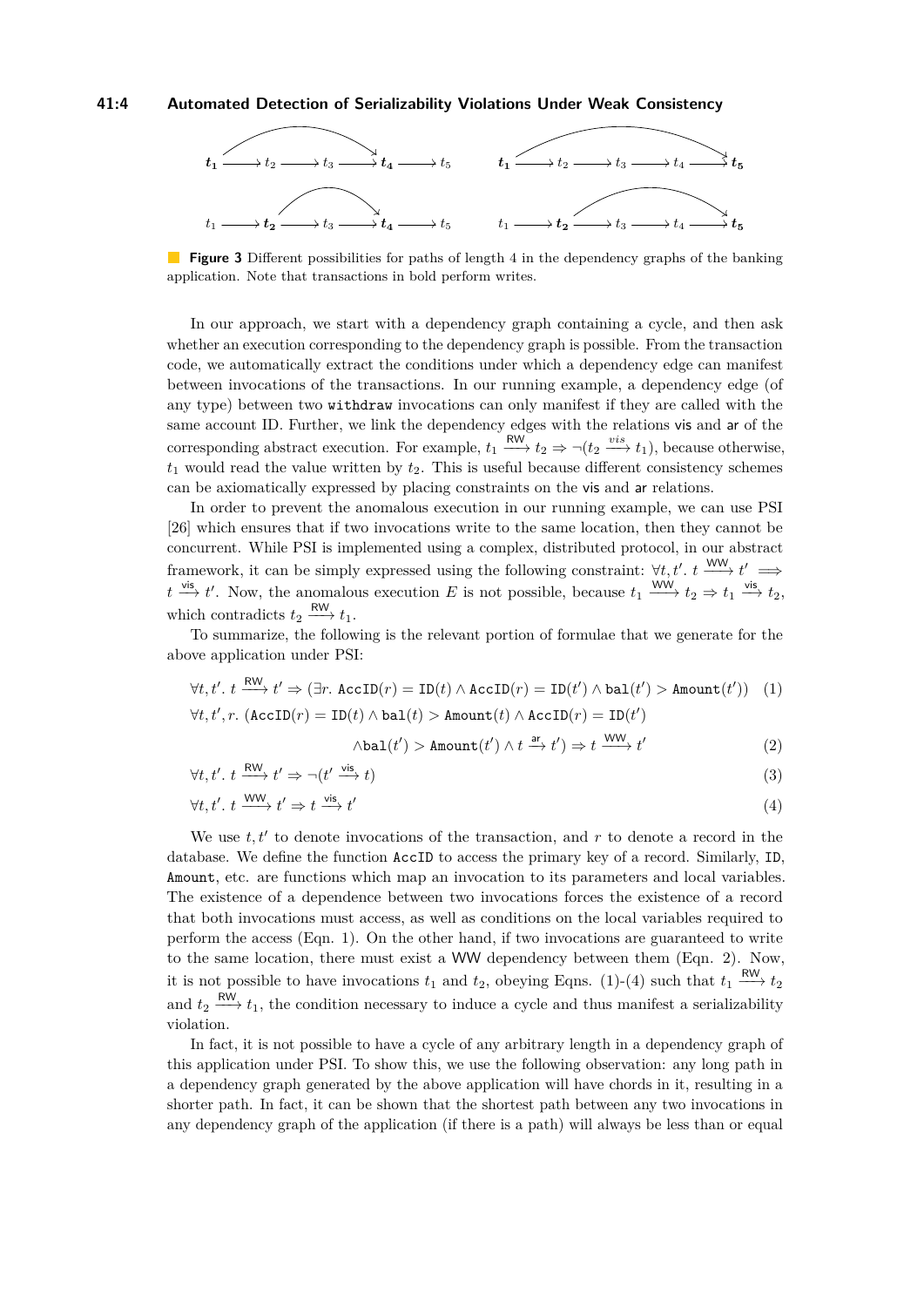#### **K.Nagar and S. Jagannathan 41:5** and 41:5

to 3. This can shown by using the above constraints  $(1)-(4)$  (and adding similar constraints for WR edges), instantiating a path of length 4 such that there is no chord between any of the nodes involved in the path, and then showing the unsatisfiability of such an encoding. Since a cycle is also a path, it is now sufficient to only check for cycles of length 3, since any longer cycle will necessarily induce a cycle of length less than or equal to 3.

Intuitively, this is happening in the banking application because the presence of any dependency edge between two nodes implies that both invocations must access the same account, and at least one of them must perform a write. Further, any two writes are always related by a WW edge. Now, as shown in Figure [3,](#page-3-0) in any path of length 4 in the dependency graph, one of  $t_1$  or  $t_2$  and one of  $t_4$  or  $t_5$  must be a write, which implies a chord between the two writes. Hence, there will always be a shorter path of length less than or equal to 3 between  $t_1$  and  $t_5$ .

## **3 Preliminaries**

## **3.1 Input Language and Database Model**

```
v ∈ Variables f ∈ Fields Q ∈ {MIN, MAX, COUNT}
                             ⊕ ∈ {+, −, ×, /}  ∈ {<, ≤, =, >, ≥} ◦ ∈ {∧, ∨}
e_d := f | v | e_d \oplus e_d | Z
\phi_d := f \odot ed | f \in v | \neg \phi_d | \phi_d \circ \phi_dec
         := \mathbf{v} \mid \text{CHOOSE } \mathbf{v} \mid e_c \oplus e_c \mid \mathbb{Z}φc
         \mathbf{v} = \mathbf{v} \odot e_c | \mathbf{v} = \text{NULL} | \mathbf{v}_1 \in \mathbf{v}_2 | \neg \phi_c | \phi_c \circ \phi_cc := SELECT \overline{f} AS v WHERE \phi_d | SELECT \mathcal{Q} f AS v WHERE \phi_d | UPDATE SET f = e_c WHERE \phi_d |
               INSERT VALUES \bar{f} = \bar{e_c} | DELETE WHERE \phi_d | v = e_c | IF \phi_c THEN c ELSE c | c; c
               FOREACH v_1 IN v_2 DO c END | SKIP
vlist := v \mid vlist, vlist\mathcal{T} \qquad \qquad \coloneqq \qquad \text{Trame}(vlist)\{\texttt{c}\}\
```
We start with description of the language of transactional programs in our framework. We assume a database model, where data is organized in tables with multiple records, where each record has multiple fields and transactions can insert/delete records and read/modify fields in selected records. The grammar is essentially a simplified version of standard SQL, allowing SQL statements which access the database to be combined with usual program connectives such as conditionals, sequencing and loops. Every transactional program  $\mathcal T$ has a set of parameter variables (*vlist*) which are instantiated with values on invocation, and a set of local variables which are used to store intermediate values from the database (typically as output of **SELECT** queries). For a transactional program  $\mathcal{T}$ , let  $\text{Vars}(\mathcal{T})$  be the set of parameters and local variables of  $\mathcal T$ . Let  $\texttt{Stmts}(\mathcal T)$  be the set of SQL statements (i.e. INSERT, DELETE, SELECT or UPDATE) in  $\mathcal{T}$ .

To simplify the presentation, we will assume that there is only one table and each record is a set of values indexed by the set Fields. Furthermore all fields store integer values. The FOREACH loop iterates over a set of records in  $v_2$ , and assigns  $v_1$  to an individual record during each iteration. We call  $v_2$  as the loop variable. Let  $\mathcal{D}(v)$  denote the nesting depth of v, which is 0 if v is assigned a value outside any loop (or is a parameter variable), and otherwise is the number of enclosing loops. For a variable v assigned a value inside a loop, let  $LVar(v, i)$  denote the loop variable at depth *i*, for all  $1 \le i \le \mathcal{D}(v)$ .

SQL statements use predicates  $\phi_d$  to select records that would be accessed/modified, where  $\phi_d$  allows all boolean combinations of comparison predicates between fields and values. Conditionals used inside IF statements  $(\phi_c)$  are only allowed to used local variables and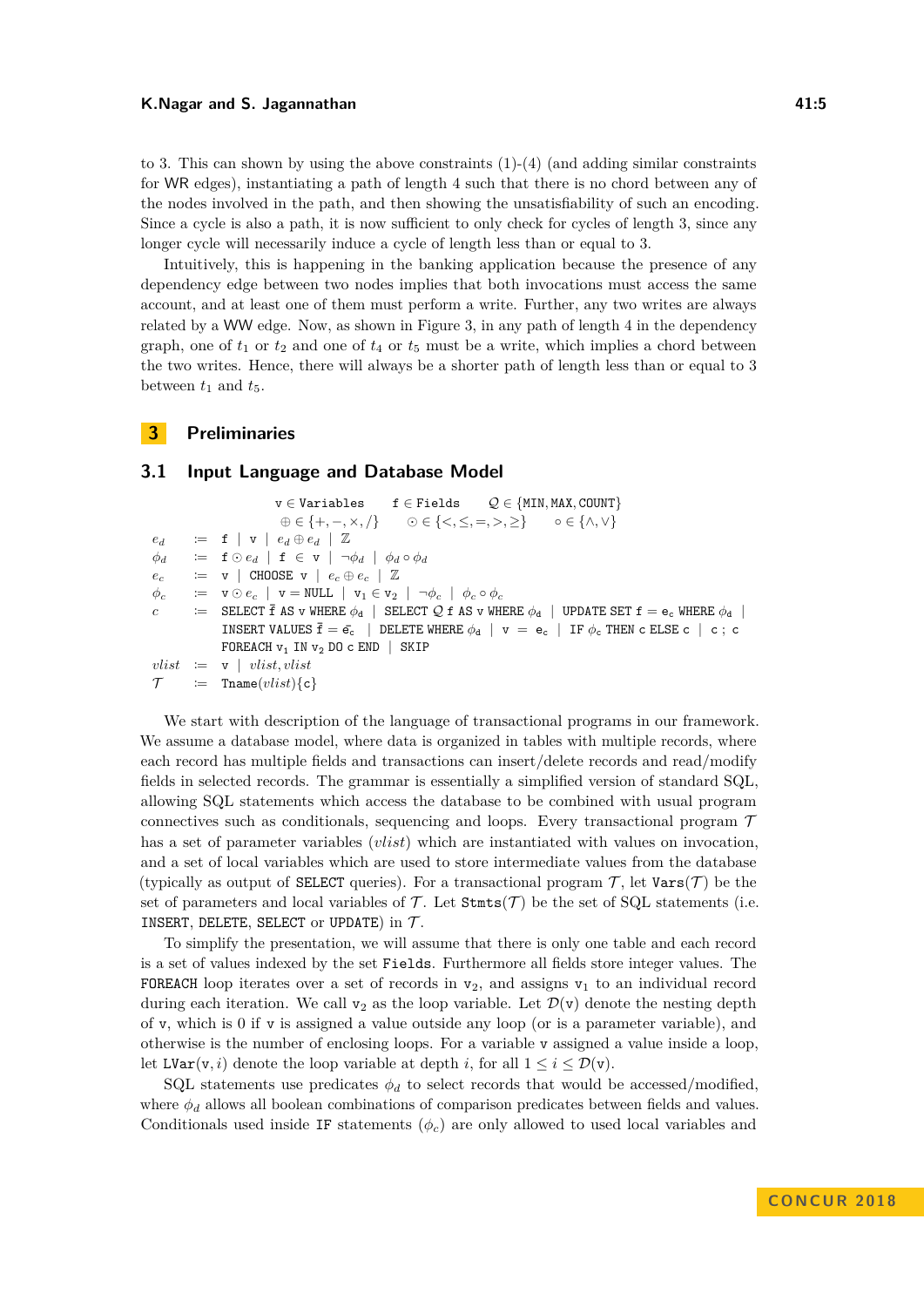#### **41:6 Automated Detection of Serializability Violations Under Weak Consistency**

parameters. To check whether the output of a SELECT query is empty, we use the conditional expression  $v = NULL$ , where v stores the output of the query.

We assume a fixed non-empty subset of Fields to be the primary key PK. Any two records must have distinct values in at least one of their PK fields. Assume that there is a special field called Alive  $\in$  Fields whose value is 1 if the record is in the database, 0 otherwise. Initially, all records are not Alive. When a record is inserted into the database, it becomes Alive, and when the record is deleted, it again becomes not Alive.

# **3.2 Abstract Executions**

Executions of transactional programs in our framework are expressed using an event structure, which is based on the approach used in [\[5\]](#page-15-1). The execution of a transaction instance consists of events, which are database operations. A database operation is a read or write to a field of a record. Let  $\mathcal{R} = PK \rightarrow \mathbb{Z}$  be the set of all possible primary keys. Then, the set of all database operations is  $\mathcal{O} = \{ \text{wri}(r, f, n) \mid r \in \mathcal{R}, f \in \text{Fields} \setminus \text{PK}, n \in \mathbb{Z} \} \cup \{ \text{rd}(r, f, n) \mid r \in \mathbb{Z} \}$  $\mathcal{R}, f \in$  Fields,  $n \in \mathbb{Z}$  }.

To simplify the presentation, we assume that a transaction reads (writes) at most once from (to) a field of a record and does not read any record that it writes, inserts or deletes. These assumptions allow us to ignore the ordering among events of a single transaction instance. Our approach can be easily adapted if these assumptions are not satisfied.

**Definition 1** (Transaction Instance). A transaction instance is a tuple  $\sigma = (TID, \varepsilon)$ , where TID is a unique transaction instance-ID and  $\varepsilon \subseteq \mathcal{O}$  is a set of events.

In this work, we assume that transactions are executed in an environment which guarantees atomicity and isolation (also called atomic visibility [\[12\]](#page-16-2)). That is, either all events of a transaction are made visible to other transactions, or none are, and the same set of transactions are visible to all events in a transaction. Atomicity and isolation are crucial properties for transactional programs, and both can be implemented efficiently in a replicated, distributed environment [\[9,](#page-16-3) [3\]](#page-15-2). Note that atomicity and isolation does not guarantee serializability, as seen in example in §2, and our goal is to explore serializability in this context of weak consistency.

**Definition 2** (Abstract Execution). An abstract execution is a tuple  $\chi = (\Sigma, \text{vis, ar})$ , where  $Σ$  is a set of transaction instances, vis  $subsetigma$   $X$   $Σ$  is an anti-symmetric, irreflexive relation, and  $ar \subseteq \Sigma \times \Sigma$  is a total order on  $\Sigma$  such that vis  $\subseteq$  ar.

Intuitively, given transaction instances  $\sigma$ ,  $\sigma'$  in an abstract execution  $\chi$ , if  $\sigma \stackrel{\text{vis}}{\longrightarrow} \sigma'$ , then all writes performed by  $\sigma$  are visible to  $\sigma'$  and hence may affect the output of the reads performed by  $\sigma'$ . ar is used to order all writes to the same location. We use the notation  $\sigma \vdash o$  to specify that transaction instance  $\sigma$  performs a database operation *o*. The length of an abstract execution is defined to be the number of transaction instances involved in the execution (i.e.  $|\Sigma|$ ).

Given a set of transaction instances  $\Sigma'$ , we use the notation  $[\Sigma']_{\langle \text{uri}(r,f)\rangle} = {\sigma \in \Sigma' | \sigma \vdash \Box'}$  $\text{wri}(r, f, n), n \in \mathbb{Z}$  to denote the set of transactions which are writing to field f of record **r**. We use the notation  $MAX_{ar}(\Sigma')$  to denote *σ* ∈ Σ' such that  $∀ σ' ∈ Σ'$ . *σ* =  $σ' ∨ σ'$ .  $\stackrel{ar}{\rightarrow} σ$ . Given a transaction instance  $\sigma$ , we use vis<sup>-1</sup>( $\sigma$ ) to denote the set  $\{\sigma' \in \Sigma \mid \sigma' \stackrel{\text{vis}}{\longrightarrow} \sigma\}$ . The last writer wins nature of the database dictates that a transaction reads the most recent value (according to ar) written by the transactions visible to it. Formally, this is specified as  $\text{follows: } \sigma \vdash \texttt{rd}(r,f,n) \Rightarrow (f \not\in \texttt{PK} \Rightarrow \textsf{MAX}_{\textsf{ar}}([\textsf{vis}^{-1}(\sigma)]_{<\textsf{uri}(r,f)>}) \vdash \textsf{uri}(r,f,n)) \land (f \in \texttt{PK} \Rightarrow$  $r(f) = n$ .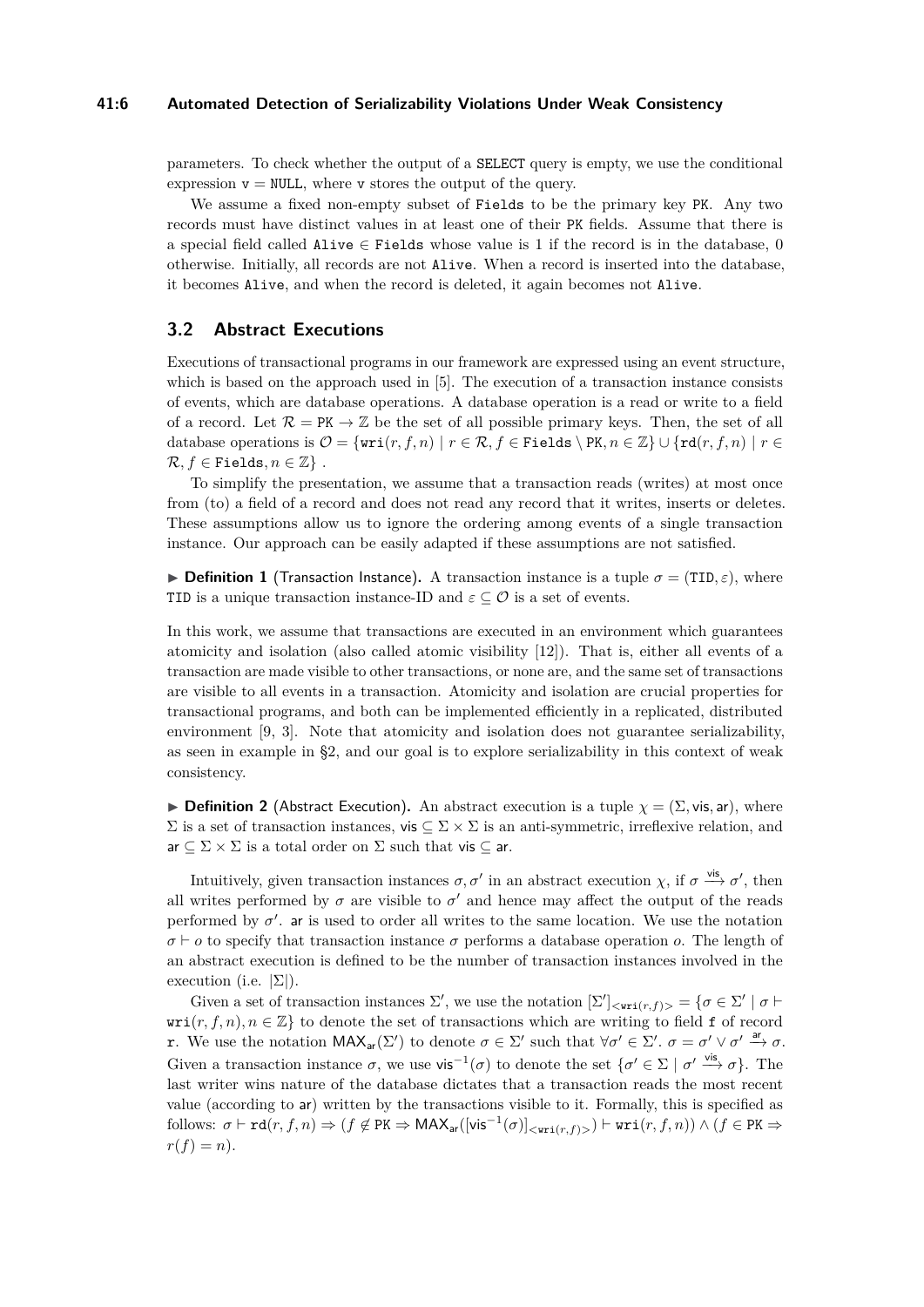#### **K.Nagar and S. Jagannathan 41:7**  $\bullet$  41:7

**Definition 3** (Dependency Graph). Given an abstract execution  $\chi = (\Sigma, \text{vis}, \text{ar})$ , the dependency graph  $G_\chi = (\Sigma, E)$  is a directed, edge-labeled multigraph where the edges and their labels are defined as follows :

- $\sigma \xrightarrow{\text{WR}_{r,f}} \sigma' \text{ if } \sigma' \vdash \text{rd}(r,f,n) \text{ and } \sigma = \text{MAX}_{\text{ar}}([\text{vis}^{-1}(\sigma')]_{< \text{uri}(r,f)>}).$
- $\sigma \xrightarrow{\text{WW}_{r,f}} \sigma' \text{ if } \sigma \vdash \texttt{wri}(r,f,n), \sigma' \vdash \texttt{wri}(r,f,m) \text{ and } \sigma \xrightarrow{\text{ar}} \sigma'.$
- $\sigma \xrightarrow{\mathsf{RW}_{r,f}} \sigma'$  if  $\sigma \vdash \mathsf{rd}(r,f,n)$ ,  $\sigma' \vdash \text{uri}(r,f,m)$  and there exists another transaction instance  $\sigma''$  such that  $\sigma'' \xrightarrow{\text{WR}_{r,f}} \sigma$  and  $\sigma'' \xrightarrow{\text{WW}_{r,f}} \sigma'$ .

Edges in the dependency graph  $G_\chi$  also induce corresponding binary relations on the transaction instances (we use the same notation for these relations). Let WR*,* WW*,* RW be the union of  $WR_{r,f}$ ,  $WW_{r,f}$ ,  $RW_{r,f}$  for all  $r, f$  respectively. The following lemma follows directly from the definition<sup>[1](#page-6-0)</sup>:

**Lemma 4.** *Given an abstract execution*  $\chi = (\Sigma, \text{vis, ar})$  *and its dependency graph*  $G_{\chi} =$ (Σ*, E*)*, the following are true:*

*If*  $\sigma \xrightarrow{\text{WR}_{r,f}} \sigma' \in E$ , then  $\sigma \xrightarrow{\text{vis}} \sigma'$ .

$$
\implies \text{If } \sigma \xrightarrow{\text{WW}_{r,f}} \sigma' \in E, \text{ then } \sigma \xrightarrow{\text{ar}} \sigma'.
$$

 $If \sigma \xrightarrow{\text{RW}_{r,f}} \sigma' \in E, then \neg(\sigma' \xrightarrow{\text{vis}} \sigma).$ 

In our framework, transaction instances are generated by assigning values to all the parameter variables of a transactional program  $\mathcal{T}$ , written using the grammar specified in §3.1. We use the notation  $\Gamma(\sigma)$  to denote the transactional program  $\mathcal T$  associated with transaction instance *σ*.

Different weak consistency and weak isolation models can be expressed by placing constraints on vis and ar relations associated with an abstract execution. This gives rise to the notion of *valid* abstract executions under a specific model, which are executions satisfying the constraints associated with those models. Below, we provide examples of several known weak consistency and weak isolation models:

- Full Serializability :  $\Psi_{\text{Ser}} \triangleq \mathsf{vis} = \mathsf{ar}$
- Selective Serializability for Transactional Programs  $\mathcal{T}_1, \mathcal{T}_2$  [\[16\]](#page-16-4) :  $\Psi_{\text{Ser}(\mathcal{T}_1, \mathcal{T}_2)} \triangleq \forall \sigma_1, \sigma_2$ .  $((\Gamma(\sigma_1) = \mathcal{T}_1 \wedge \Gamma(\sigma_2) = \mathcal{T}_2) \vee (\Gamma(\sigma_1) = \mathcal{T}_2 \wedge \Gamma(\sigma_2) = \mathcal{T}_1) \wedge \sigma_1 \xrightarrow{\text{ar}} \sigma_2) \Rightarrow \sigma_1 \xrightarrow{\text{vis}} \sigma_2$
- Causal Consistency (CC)  $[22] : \Psi_{CC} \triangleq \forall \sigma_1, \sigma_2, \sigma_3 \cdot \sigma_1 \xrightarrow{\text{vis}} \sigma_2 \wedge \sigma_2 \xrightarrow{\text{vis}} \sigma_3 \Rightarrow \sigma_1 \xrightarrow{\text{vis}} \sigma_3$  $[22] : \Psi_{CC} \triangleq \forall \sigma_1, \sigma_2, \sigma_3 \cdot \sigma_1 \xrightarrow{\text{vis}} \sigma_2 \wedge \sigma_2 \xrightarrow{\text{vis}} \sigma_3 \Rightarrow \sigma_1 \xrightarrow{\text{vis}} \sigma_3$
- Prefix Consistency (PC) (equivalent to *repeatable read* in centralized databases) [\[27,](#page-17-5) [10\]](#page-16-5) :  $\Psi_{\text{PC}} \triangleq \forall \sigma_1, \sigma_2, \sigma_3$ .  $\sigma_1 \xrightarrow{\text{ar}} \sigma_2 \land \sigma_2 \xrightarrow{\text{vis}} \sigma_3 \Rightarrow \sigma_1 \xrightarrow{\text{vis}} \sigma_3$
- Parallel Snapshot Isolation (PSI)  $[26]$ :  $\Psi_{\text{PSI}} \triangleq \forall \sigma_1, \sigma_2$ .  $\sigma_1 \xrightarrow{\text{WW}} \sigma_2 \Rightarrow \sigma_1 \xrightarrow{\text{vis}} \sigma_2$

Different models can be also be combined together to create a hybrid model. For example,  $\Psi_{PSI} \wedge \Psi_{PC}$  is equivalent to Snapshot Isolation [\[4\]](#page-15-3) in centralized databases. Below, we formalize the classical notion of conflict serializability [\[6\]](#page-15-4) in our setting and then relate it to the presence of cycles in the dependency graph.

**Definition 5** (Serializable Execution). An abstract execution  $\chi = (\Sigma, \text{vis}, \text{ar})$  is said to be serializable if there exists another abstract execution  $\chi' = (\Sigma, \text{vis}', \text{ar}')$  which satisfies  $\Psi_{\text{Ser}}$ such that  $G_\chi$  and  $G_{\chi'}$  are isomorphic.

**Theorem 6.** *Given an abstract execution*  $\chi = (\Sigma, \text{vis, ar})$ *, if there is no cycle in the dependency graph*  $G_{\chi}$ *, then*  $\chi$  *is serializable.* 

<span id="page-6-0"></span><sup>&</sup>lt;sup>1</sup> All proofs can be found in Appendix C in the extended version of the paper[\[24\]](#page-17-0).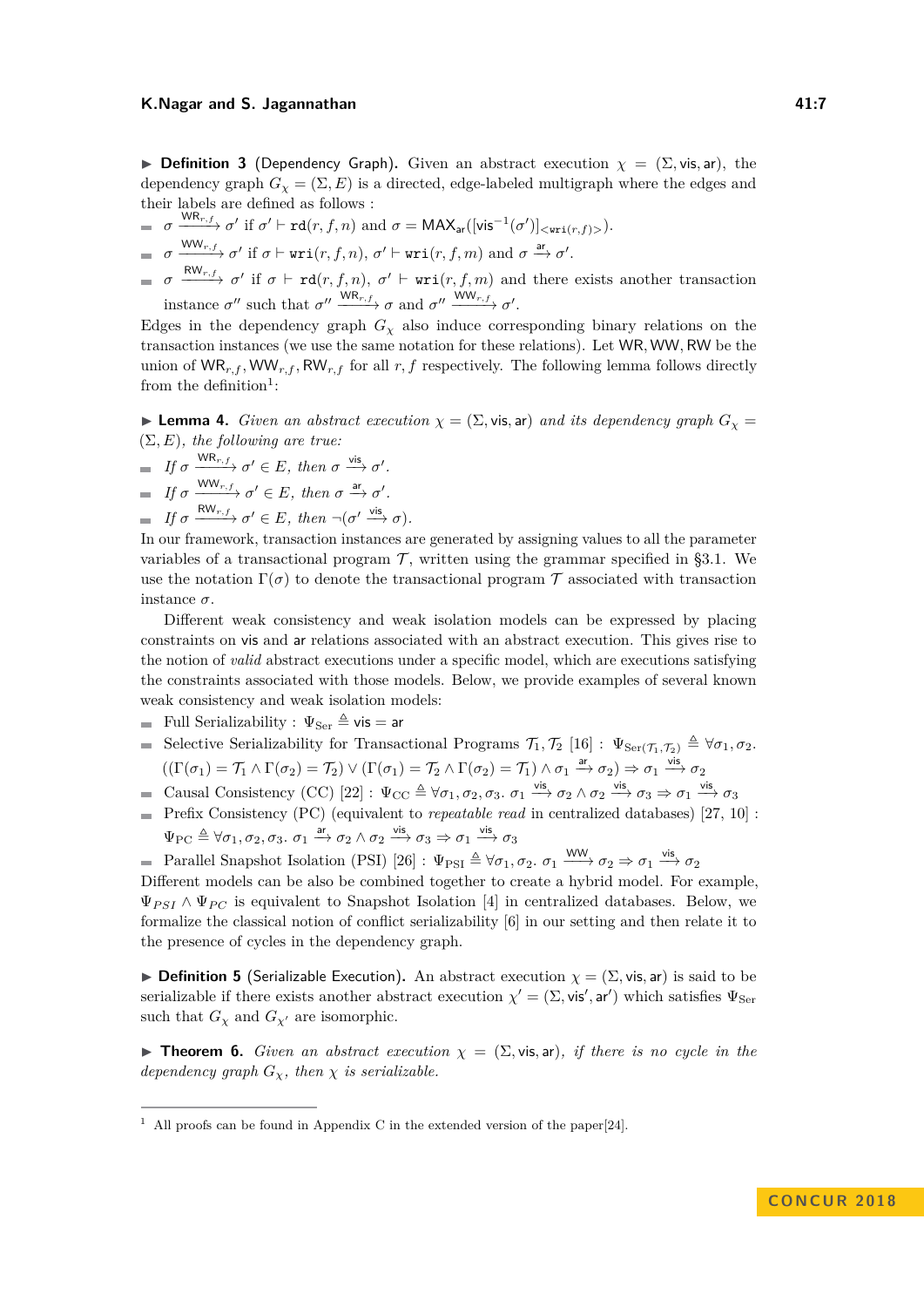### **41:8 Automated Detection of Serializability Violations Under Weak Consistency**

# **3.3 Operational Semantics**

We now propose an operational semantics to generate abstract executions from transactional programs under a consistency specification. The purpose of the operational semantics is to link SQL statements with abstract database operations, and to prove the soundness of our encoding in FOL. Here, we only provide an informal overview; the full operational semantics can be found in Appendix B of [\[24\]](#page-17-0).

The semantics is a transition system  $S_{\mathbb{T}, \Psi} = (\Delta, \rightarrow)$  parametrized over a set of transactional programs T and a consistency specification  $\Psi$ . The state  $(\delta \in \Delta)$  is stored as a tuple  $(\Sigma, \text{vis}, \text{ar}, \mathcal{P})$  where  $\Sigma$  is the set of committed transaction instances, vis and ar are relations on  $\Sigma$ , and  $P$  is the running pool of transaction instances. The transitions are of two types : spawning a new instantiation of a transactional program  $\mathcal{T} \in \mathbb{T}$  or executing a statement of a transaction instance in the running pool. When a new execution of a transaction instance begins, a subset of  $\Sigma$  is non-deterministically selected to be made visible to the new instance. A view of the database is constructed for the new instance based on the set of visible transactions and the ar relation (ensuring the last writer wins policy), and all queries of the transaction instance are answered on the basis of this view. At any point, any transaction instance from  $P$  can be non-deterministically selected for execution of its next statement. Any new event generated during the execution of a transaction instance is stored in the running pool. Finally, when a transaction instance wants to commit, it is checked whether the consistency specification  $(\Psi)$  is satisfied if the instance were to commit, and if yes, it is added to  $\Sigma$ . We can now define a valid abstract execution in terms of traces of the transition system:

**Definition 7** (Valid execution of T under  $\Psi$ ). An abstract execution  $\chi = (\Sigma, \text{vis, ar})$  is said to be a valid execution produced by T under  $\Psi$  if there exists a trace  $({}, \{}, \{\}, \{\}) \rightarrow^*$  $(\Sigma, \text{vis}, \text{ar}, \{\})$  of the transition system  $\mathcal{S}_{\mathbb{T}, \Psi}$ .

# **4 FOL Encoding**

## **4.1 Vocabulary**

Given a set of transactional programs  $\mathbb T$  and a consistency specification  $\Psi$  we now show how to construct a formula in FOL such that any valid abstract execution  $\chi$  of T under  $\Psi$  and its dependency graph  $G<sub>x</sub>$  is a satisfying model of the formula. The encoding is parametric over T and Ψ. We first describe the vocabulary of the encoding. We define two uninterpreted sorts *τ* and *R*, such that members of *τ* are transaction instances, and members of *R* are records. In addition, we also define a finite sort T which contains the transaction types, where each type is a transactional program.

The function  $\Gamma : \tau \to \mathbb{T}$  associates each transaction instance with its type. For each transactional program  $\mathcal{T} \in \mathbb{T}$  and for each variable  $v \in \text{Vars}(\mathcal{T})$ , the variable projection function  $\rho_{\rm v}$  gives the value of v in a transaction instance. The signature of  $\rho_{\rm v}$  depends upon the type of the variable and whether it is assigned inside a loop. First, let us consider variables which are assigned values outside any loop. In our framework, variables are of two types : a value or a set of values. Further, the value can be either an integer (e.g. the parameter ID of the withdraw transaction) or a record. Let  $\mathbb{V} = \mathbb{Z} \cup R$ . If v is a value, the  $\rho_{\rm v}$  has the signature  $\tau \to \mathbb{V}$ . If v is a set of values, then  $\rho_{\rm v}$  is a predicate with signature  $\mathbb{V} \times \tau \to \mathbb{B}$ , such that  $\rho_{\mathbf{v}}(r,t)$  is true if *r* belongs to *v* in the transaction instance *t*.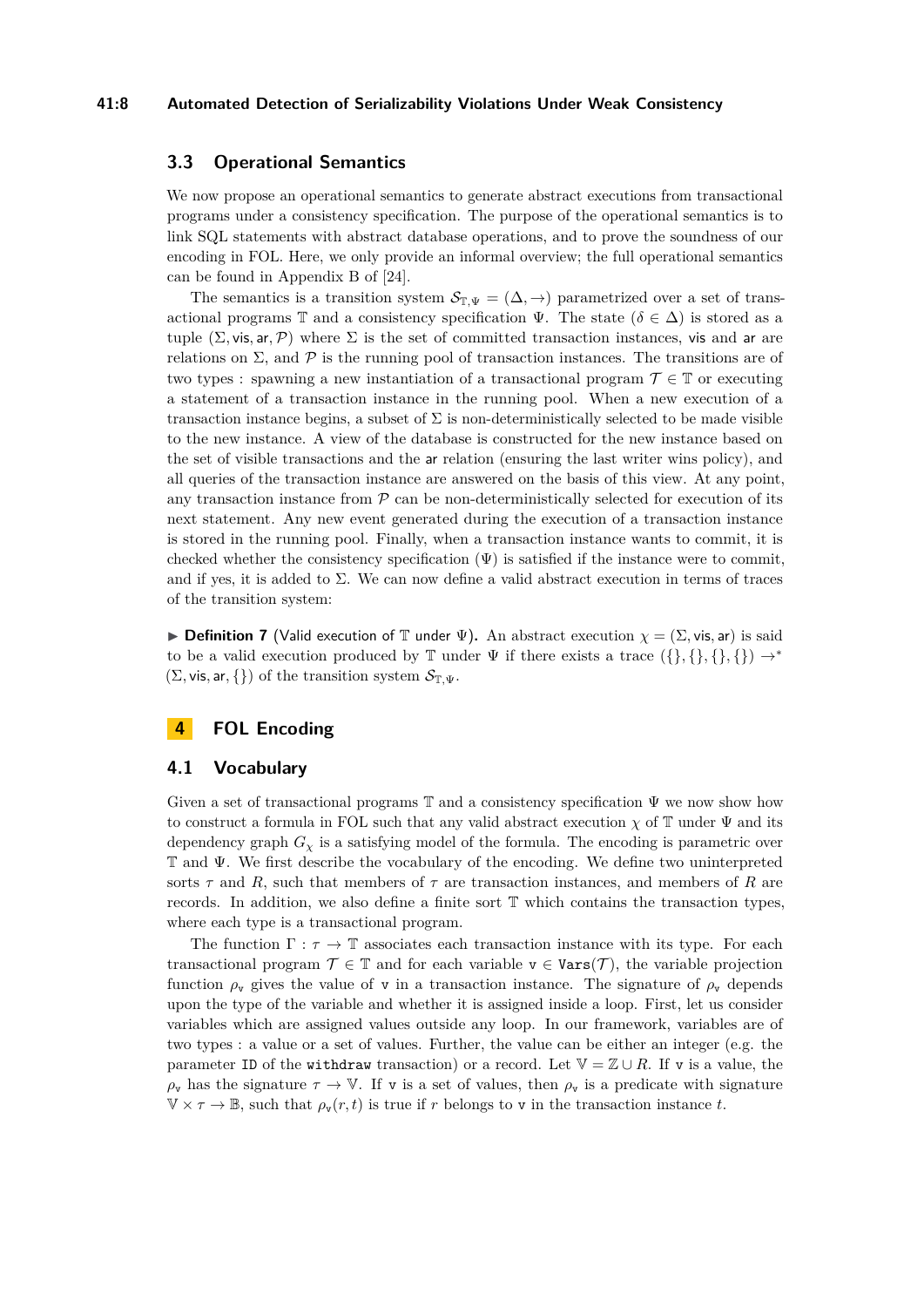#### **K.Nagar and S. Jagannathan 41:9** 41:9

Consider a loop of the form : FOREACH  $v_1$  IN  $v_2$  DO c END. All local variables which are assigned values inside the loop body (including  $v_1$ ) will be indexed by values in the set  $v_2$ . Hence, if a local variable  $v_3$  is assigned inside the loop, and it is a value, then  $\rho_{v_3}$  will have the signature  $\mathbb{V} \times \tau \to \mathbb{V}$ . On the other hand, if  $v_3$  stores a set of values, then  $\rho_{v_3}$ will have the signature  $\mathbb{V} \times \mathbb{V} \times \tau \to \mathbb{B}$ , with the interpretation that  $\rho_{\mathbf{v}_3}(r_1, r_2, t)$  is true if  $v_3$  contains  $r_2$  in the iteration where  $v_1$  is  $r_1 \in v_2$ . Similarly, nested loops will have local variables which are indexed by records in all enclosing loops.

To summarize, the signature of  $\rho_{\mathbf{v}}$  is either  $\mathbb{V}^{\mathcal{D}(\mathbf{v})} \times \tau \to \mathbb{V}$  or  $\mathbb{V}^{\mathcal{D}(\mathbf{v})+1} \times \tau \to \mathbb{B}$ . Similar to the variable projection function, the field projection function  $\rho_f : R \to \mathbb{Z}$  is defined for each field  $f \in$  Fields, such that  $\rho_f(r)$  gives the value of f in a record *r*.

We define predicates WR, WW, RW all of type  $\tau \times \tau \to \mathbb{B}$  which specify the read, write and anti-dependency relations respectively between transaction instances. We also define predicates  $\mathsf{WR}^R$ ,  $\mathsf{RW}^R$ ,  $\mathsf{WW}^R$  all of type  $R \times \mathsf{Fields} \times \tau \times \tau \to \mathbb{B}$  which provide more context by also specifying the records and fields causing the dependencies. Predicates vis*,* ar of type  $\tau \times \tau \to \mathbb{B}$  specify the visibility and arbitration relation between transaction instances. The predicate Alive :  $R \times \tau \to \mathbb{B}$  indicates whether a record is Alive for a transaction instance.

## **4.2 Relating Dependences with Abstract Executions**

By Lemma 4, in any abstract execution, the presence of a dependency edge between two transaction instances enforces constraints on the vis and/or ar relations between the two instances. The following formula encodes this along with basic constraints satisfied on vis and ar:

$$
\varphi_{basic} = \text{TotalORDER}(\text{ar}) \land \forall (t, s : \tau). (\text{vis}(t, s) \Rightarrow \neg \text{vis}(s, t)) \land (\text{vis}(t, s) \Rightarrow \text{ar}(t, s))
$$

$$
\land (\text{WR}(t, s) \Rightarrow \text{vis}(t, s)) \land (\text{WW}(t, s) \Rightarrow \text{ar}(t, s)) \land (\text{RW}(t, s) \Rightarrow \neg \text{vis}(s, t))
$$
(5)

The following formula encodes a fundamental constraint involving the dependency relations on the same field of the same record due to the last writer wins nature of the database:

$$
\varphi_{dep} = \bigwedge_{\texttt{f}\in \texttt{Fields}} \forall (t_1, t_2, t_3 : T)(r : R). \text{ WR}^R(r, \texttt{f}, t_2, t_1) \land \text{RW}^R(r, \texttt{f}, t_1, t_3) \Rightarrow \text{WW}^R(r, \texttt{f}, t_2, t_3)
$$

Finally, the consistency specification  $\Psi$  can be directly encoded using the relations and functions defined in our vocabulary (we denote this formula by  $\varphi_{\Psi}$ ).

## **4.3 Relating dependences with transactional programs**

The presence of a dependency edge between two transaction instances places constraints on the type of transactional programs generating the instances and their parameters. To automatically infer these constraints, we use the following strategy : if there is a dependency edge between two instances, then there must exist SQL statements in both transactions which access a common record.

To encode this, we first extract the conditions under which a SQL statement in a transactional program can be executed. By performing a simple syntactic analysis over the code of a transaction T, we obtain a mapping  $\Lambda_{\mathcal{T}}$  from each SQL statement in Stmts(T) to a conjunction of enclosing IF conditionals (the complete algorithm can be found in Appendix A of [\[24\]](#page-17-0)).

The FOL encoding of all conditionals in a program and all WHERE clauses in a SQL statement is constructed by replacing variables and fields with the corresponding variable projection and field projection functions respectively. A representative set of rules for this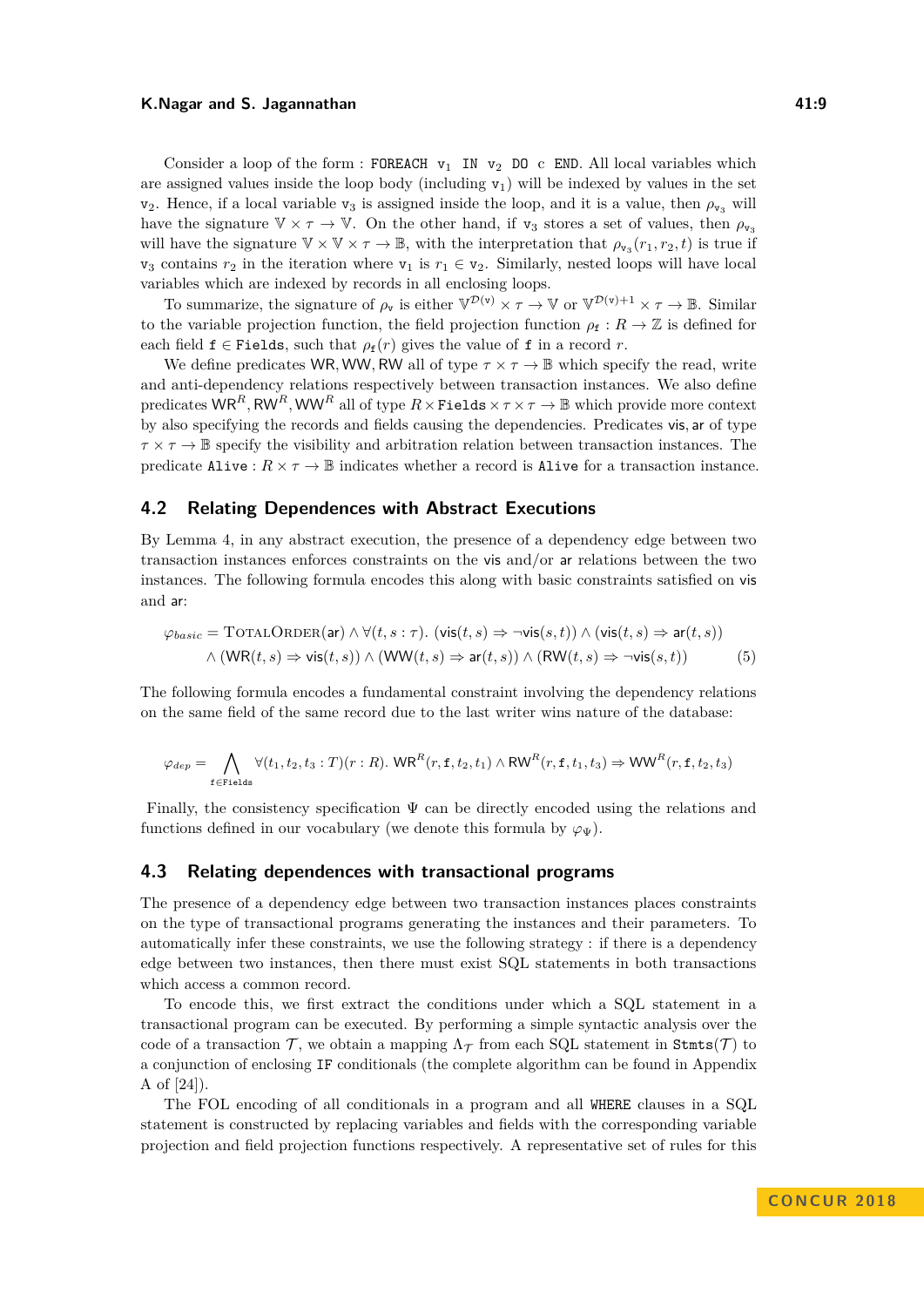#### **41:10 Automated Detection of Serializability Violations Under Weak Consistency**

<span id="page-9-0"></span>
$$
\begin{array}{rcl}\n[\![\mathbf{v} = \text{NULL}]\!]_t & = & (\exists (r_1, \ldots, r_{\mathcal{D}(\mathbf{v})} : R). \bigwedge_{i=1}^{\mathcal{D}(\mathbf{v})} \mathcal{V}([\![r_i \in \text{LVar}(\mathbf{v}, i)]\!]_t), \qquad \text{ fresh}(r_1, \ldots, r_{\mathcal{D}(\mathbf{v})}, r) \\
& \forall (r : R). \neg \rho_{\mathbf{v}}(r_1, \ldots, r_{\mathcal{D}(\mathbf{v})}, r, t)) \\
[\![r \in \mathbf{v}]\!]_t & = & (\exists (r_1, r_2, \ldots, r_{\mathcal{D}(\mathbf{v})} : R). \bigwedge_{i=1}^{\mathcal{D}(\mathbf{v})} \mathcal{V}([\![r_i \in \text{LVar}(\mathbf{v}, i)]\!]_t), \qquad \text{ fresh}(r_1, \ldots, r_{\mathcal{D}(\mathbf{v})}) \\
[\![\mathbf{v}_1 \in \mathbf{v}_2]\!]_t & = & (\varphi_1 \wedge \varphi_2, \psi_2) \\
[\![\mathbf{f} \odot e]\!]_{t,r} & = & \begin{cases}\n(\varphi, \rho_{\mathbf{f}}(r) \odot \psi) & \text{if } \mathbf{f} \cup \mathcal{F}(e) \subseteq \text{PK} \\
(\text{true}, \text{true}) & \text{otherwise}\n\end{cases} \\
[\![\![e]\!]_{t,r} = (\varphi, \psi)\n\end{array}
$$

**Figure 4** Encoding conditionals and WHERE clauses.

encoding are shown in Fig. [4.](#page-9-0) For conditionals  $\phi$  used in IF statements, we use the notation  $\llbracket \phi \rrbracket_t$  to describe the FOL encoding specialized to transaction instance *t*. The interpretation is that  $\llbracket \phi \rrbracket_t$  is satisfiable only if the conditional  $\phi$  is true in the transaction instance *t*. If  $\phi$ is inside a loop, then  $\llbracket \phi \rrbracket_t$  must be satisfiable if  $\phi$  is true in any arbitrary iteration of the enclosing loop(s) in *t*. For this reason,  $\llbracket \phi \rrbracket_t$  is actually represented as a tuple  $(\varphi, \psi)$ , where *ϕ* chooses any arbitrary iteration of enclosing loops, and the formula *ψ* is the value of the conditional in that iteration. We define an evaluation function  $\mathcal{V}(\varphi, \psi) = \varphi \wedge \psi$  which gives the final FOL encoding.

The formula  $\varphi$  chooses an iteration by instantiating records belonging to loop variables of all enclosing loops. For example, consider the encoding of  $v = NULL$ . Here,  $\varphi$  instantiates a record belonging to the loop variable of every enclosing loop of v (encoded as  $\mathcal{V}(\mathbb{r}_i \in$  $LVar(v, i)$ <sub>*t*</sub>)), and  $\psi$  encodes that  $\rho_v$  in the chosen iteration is false for every record. Similarly, in the encoding of  $\llbracket r \in \mathbf{v} \rrbracket_t$ ,  $\rho_{\mathbf{v}}$  must be true for the record *r*. In the encoding of  $\llbracket \mathbf{v}_1 \in \mathbf{v}_2 \rrbracket_t$ , we first obtain the value of  $v_1$  (the second term in the tuple  $[\![v_1]\!]_t$ ), and then check whether it is present in  $v_2$ .

A similar procedure is used to obtain the encoding of the WHERE clauses used inside SQL statements. Since WHERE clauses are evaluated on records, the encoding is specialized on both records and transaction instances, for which we use the notation  $[\![\phi]\!]_{t,r}$ . The interpretation is that  $\llbracket \phi \rrbracket_{t,r}$  is satisfiable only if  $\phi$  is true for transaction instance *t* on record *r*. The encoding replaces field accesses with the corresponding field projection function applied on *r*. Note that the field projection function is only used for primary key fields which are accessed within WHERE clauses (expressed as  $\mathcal{F} \subseteq PK$ ). The complete encoding for all types of conditionals and WHERE clauses can be found in the Appendix A of [\[24\]](#page-17-0).

As stated earlier, our strategy is to encode the necessary condition for a dependency edge based on the access of a common record. For each pair of transaction types  $\mathcal{T}_1, \mathcal{T}_2 \in \mathbb{T}$ , each dependency type  $\mathcal{R} \in \{\textsf{WR}, \textsf{RW}, \textsf{WW}\},$  and each pair of SQL statements  $\textsf{c}_1 \in \texttt{Stmts}(\mathcal{T}_1), \textsf{c}_2 \in$ Stmts( $\mathcal{T}_2$ ), we compute a necessary condition  $\eta_{c_1,c_2}^{\mathcal{R}\to\mathcal{F}_1,\mathcal{T}_2}(t_1,t_2)$  for dependency  $\mathcal R$  to exist between instances  $t_1$  and  $t_2$  of types  $\mathcal{T}_1$  and  $\mathcal{T}_2$  due to statements  $c_1$  and  $c_2$  respectively. The following formula encodes the fact that a dependency between two transaction instances can be caused due to a dependency between any two SQL statements in those transactions:

$$
\varphi_{\mathcal{R}\to,\mathcal{T}_1,\mathcal{T}_2}\triangleq \forall (t_1,t_2:\tau).(\Gamma(t_1)=\mathcal{T}_1\wedge\Gamma(t_2)=\mathcal{T}_2\wedge\mathcal{R}(t_1,t_2))\Rightarrow\bigvee_{\substack{c_1\in\texttt{Stmts}(\mathcal{T}_1)\\c_2\in\texttt{Stmts}(\mathcal{T}_2)}}\eta_{c_1,c_2}^{\mathcal{R}\to,\mathcal{T}_1,\mathcal{T}_2}(t_1,t_2)
$$

The general format of  $\eta_{c_1,c_2}^{\mathcal{R}\to\mathcal{F}_1,\mathcal{T}_2}(t_1,t_2)$  is a conjunction of the conditionals required to execute the statements  $c_1$  and  $c_2$  (i.e.  $\Lambda_{\mathcal{T}_1}(c_1)$  and  $\Lambda_{\mathcal{T}_2}(c_2)$ ) in  $t_1$  and  $t_2$  resp. and the WHERE clauses of the two statements evaluated on some record *r*. If they can never access the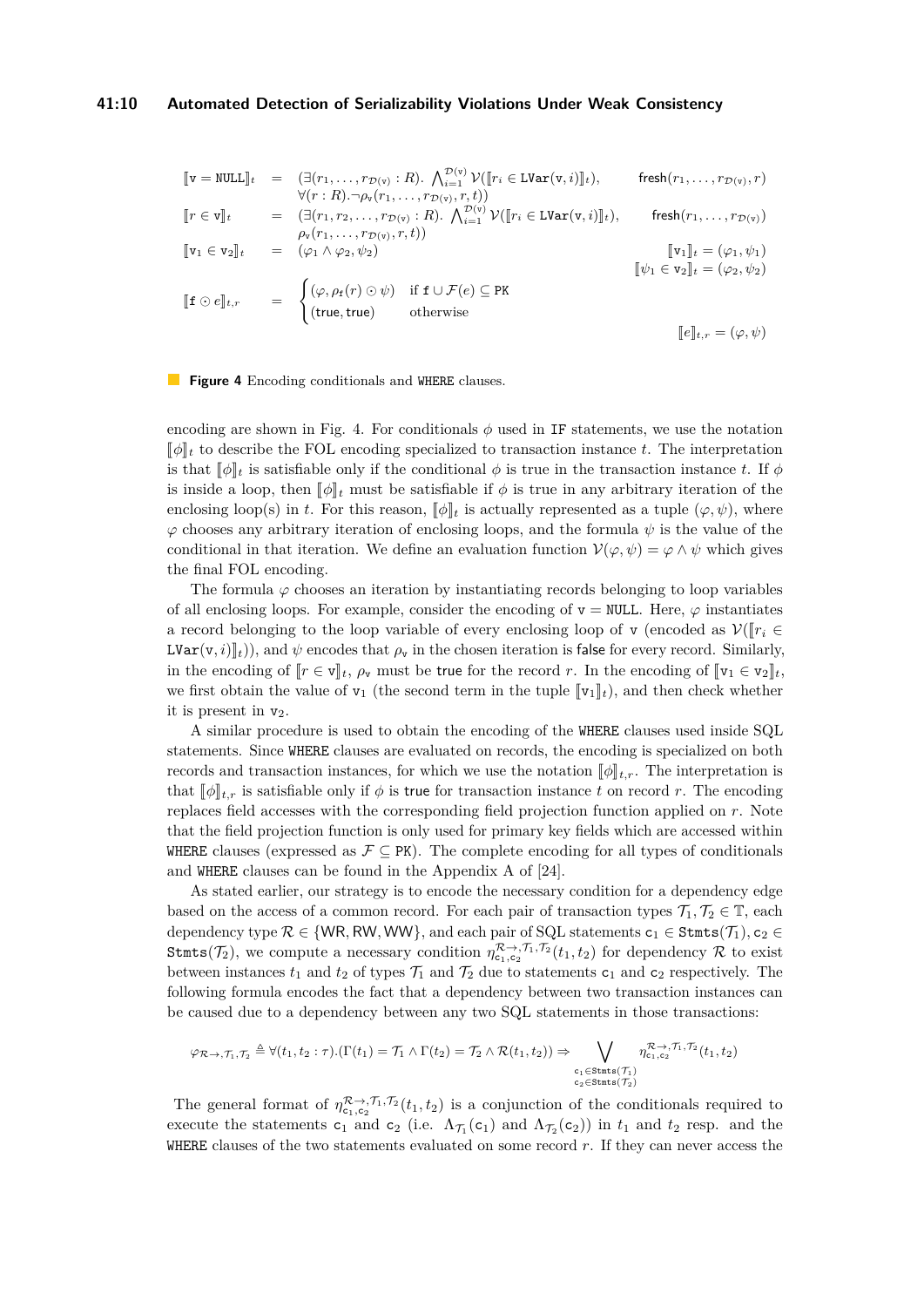#### **K.Nagar and S. Jagannathan 41:11**

same field of the same record, then  $\eta_{c_1,c_2}^{\mathcal{R}\to\mathcal{F}_1,\mathcal{T}_2}(t_1,t_2)$  is simply false. While this is the general format of the clauses, in addition, we can also infer more information depending upon the type of the SQL statements. To illustrate this we present a sample rule below:

 $c_1 \equiv$  SELECT MAX f AS v WHERE  $\phi_1 \quad c_2 \equiv$  UPDATE SET  $f = e$  WHERE  $\phi_2$  $\mathbf{c}_1 \in \texttt{Stmts}(\mathcal{T}_1) \quad \mathbf{c}_2 \in \texttt{Stmts}(\mathcal{T}_2) \quad \Gamma(t_1) = \mathcal{T}_1 \quad \Gamma(t_2) = \mathcal{T}_2 \quad \llbracket \mathbf{v} \rrbracket_{t_1} = (\varphi_1, \psi_1) \quad \llbracket \mathbf{e} \rrbracket_{t_2} = (\varphi_2, \psi_2) \quad \eta_{\text{c}_1, \text{c}_2}^{\text{RW}\rightarrow, \mathcal{T}_1, \mathcal{T}_2}(t_1, t_2) = (\exists r. \ \mathcal{V}(\llbracket \Lambda_{\mathcal{T}_1$ Alive $(r, t_2) \wedge \varphi_1 \wedge \varphi_2 \wedge \psi_1 < \psi_2$ 

The rule encodes a necessary condition for an anti-dependency to exist from a SELECT MAX to a UPDATE statement. First, it encodes that the conflicting SQL statements actually execute in their respective transactions and there is a common record which satisfies the WHERE clauses of both statements. SELECT MAX selects the record with the maximum value in the field f among all records that satisfy  $\phi_1$ , and stores the value in variable v. If there is an anti-dependency from SELECT MAX to UPDATE, then the updated value must be greater than the output of SELECT MAX, because otherwise, the update does not affect the output of SELECT MAX.

In addition, some transaction instances may be guaranteed to execute certain SQL statements, which forces the presence of a dependency edge between them. For example, if two transaction instances are guaranteed to update the same field of a record, then there must be a WW dependeny between them. For each pair of transaction types  $\mathcal{T}_1, \mathcal{T}_2 \in \mathbb{T}$ , each dependency type  $\mathcal{R} \in \{WR, RW, WW\}$ , and each pair of SQL statements  $c_1 \in \text{Strats}(\mathcal{T}_1), c_2 \in \text{Strats}(\mathcal{T}_2)$ , we compute a condition  $\eta_{c_1,c_2}^{-\mathcal{R},\mathcal{T}_1,\mathcal{T}_2}(t_1,t_2)$  which forces the dependency R to exist between instances  $t_1$  and  $t_2$  of types  $\mathcal{T}_1$  and  $\mathcal{T}_2$  respectively due to  $c_1$  and  $c_2$ . The following formula encodes this:

 $\varphi \rightarrow \mathrel{{\mathcal R}}, \mathrel{{\mathcal T}_1}, \mathrel{{\mathcal T}_2} \triangleq \forall t_1, t_2 . (\Gamma(t_1) = \mathrel{{\mathcal T}_1} \wedge \Gamma(t_2) = \mathrel{{\mathcal T}_2} \wedge \qquad \bigvee$  $\texttt{c}_1$ ∈Stmts $(\mathcal{T}_1)$ <br>c<sub>2</sub>∈Stmts $(\mathcal{T}_2)$  $\eta_{c_1,c_2}^{\rightarrow \mathcal{R},\mathcal{T}_1,\mathcal{T}_2}(t_1,t_2) \Rightarrow \mathcal{R}(t_1,t_2)$  $c_1 \equiv$  UPDATE SET  $f = e_1$  WHERE  $\phi_1$  c<sub>2</sub>  $\equiv$  UPDATE SET  $f = e_2$  WHERE  $\phi_2$  $c_1 \in$  Stmts $(\mathcal{T}_1)$   $c_2 \in$  Stmts $(\mathcal{T}_2)$   $\Gamma(t_1) = \mathcal{T}_1$   $\Gamma(t_2) = \mathcal{T}_2$  $\eta_{c_1,c_2}^{-\text{WW,}\mathcal{T}_1,\mathcal{T}_2}(t_1,t_2) = (\exists r.\ \mathcal{V}(\llbracket \Lambda \mathcal{T}_1(\mathsf{c}_1) \rrbracket_{t_1}) \wedge \mathcal{V}(\llbracket \phi_1 \rrbracket_{t_1,r}) \wedge \mathcal{V}(\llbracket \Lambda \mathcal{T}_1(\mathsf{c}_1) \rrbracket_{t_2}) \wedge \mathcal{V}(\llbracket \phi_2 \rrbracket_{t_2,r}) \wedge \mathcal{V}(\phi_1 \rrbracket_{t_1,r})$ Alive $(r, t_1) \wedge$ Alive $(r, t_2) \wedge$  ar $(t_1, t_2)$ )

 $\eta_{c_1,c_2}^{-\mathcal{R},\mathcal{T}_1,\mathcal{T}_2}(t_1,t_2)$  is computed in the same manner as  $\eta_{c_1,c_2}^{\mathcal{R},\mathcal{T}_1,\mathcal{T}_2\to}(t_1,t_2)$ . As an example consider the above rule. Two UPDATE statements modifying the same field are guaranteed to cause a WW dependency if both statements actually execute in their respective transactions, and there exists a common record accessed by both statements which is Alive to both transactions.

In addition, there are some auxiliary facts which are satisfied by all abstract executions (which we encode as the formula  $\varphi_{aux}$ ) such as a record present in the output variable of a SELECT query must satisfy the WHERE clause of the query, the value of the iterator variable in a loop must belong to the loop variable, etc. For more details, we again refer to the Appendix. The final encoding is defined as follows:

$$
\varphi_{\mathbb{T},\Psi} \triangleq \varphi_{basic} \land \varphi_{dep} \land \bigwedge_{\mathcal{R} \in \{WR,RW,WW\}} \bigwedge_{\mathcal{T}_1,\mathcal{T}_2 \in \mathbb{T}} (\varphi_{\mathcal{R}\rightarrow\mathcal{T}_1,\mathcal{T}_2} \land \varphi_{\rightarrow\mathcal{R},\mathcal{T}_1,\mathcal{T}_2}) \land \varphi_{\Psi} \land \varphi_{aux} \qquad (6)
$$

I **Theorem 8.** *Given a set of transactional programs* T *and a consistency specification* Ψ*, for any valid abstract execution*  $\chi = (\Sigma, \text{vis, ar})$  *generated by*  $\mathbb T$  *under*  $\Psi$  *and its dependency*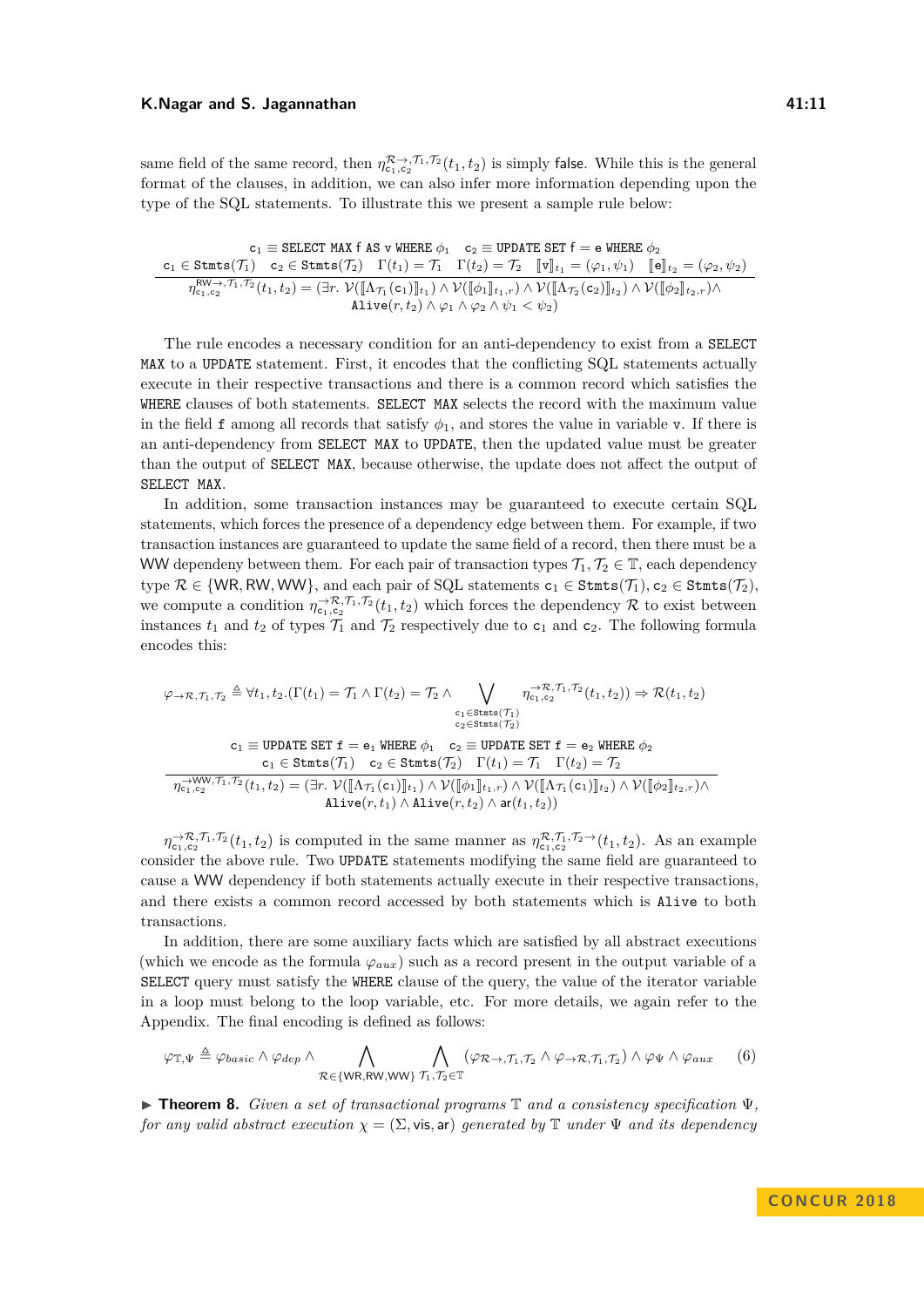## **41:12 Automated Detection of Serializability Violations Under Weak Consistency**

*graph*  $G_\gamma$ , there exists a satisfying model of the formula  $\varphi_{\mathbb{T},\Psi}$  with  $\tau = \Sigma$  and the binary *predicates* vis, ar, WR, RW, WW *being equal to the corresponding relations in*  $\chi$  *and*  $G_{\chi}$ *.* 

Note that  $\varphi_{\mathbb{T},\Psi}$  is always satisfiable, since the empty abstract execution is a satisfying model.

# **5 Applications**

## **5.1 Bounded Anomaly Detection**

By Theorem 6, any execution which violates serializability must have a cycle in its dependency graph. We can directly instantiate a dependency graph which contains a cycle of bounded length and then ask for a satisfying model of the formula built in the previous section which contains the cycle. We introduce a new predicate  $D : \tau \times \tau \to \mathbb{B}$  which represents the presence of any dependency edge between two transaction instances :  $\varphi_D \triangleq \forall (t_1, t_2 : \tau)$ .  $D(t_1, t_2) \Leftrightarrow$  $(t_1 = t_2) \vee \mathsf{WR}(t_1, t_2) \vee \mathsf{RW}(t_1, t_2) \vee \mathsf{WW}(t_1, t_2)$ . A cycle of length less than or equal to *k* can now be directly encoded as follows:  $\varphi_{\text{Cycle},k} \triangleq \exists t_1,\ldots,t_k$ .  $\bigwedge_{i=1}^{k-1} D(t_i,t_{i+1}) \wedge D(t_k,t_1) \wedge (t_1 \neq t_k)$ .

I **Theorem 9.** *Given a set of transactional programs* T *and a consistency specification* Ψ*, if ϕ*<sup>T</sup>*,*<sup>Ψ</sup> ∧ *ϕ<sup>D</sup>* ∧ *ϕ*Cycle*,*<sup>k</sup> *is* UNSAT*, then all valid abstract executions produced by* T *under* Ψ *of length less than or equal to* k *are serializable.*

# **5.2 Verifying Serializability: The Shortest Path Approach**

We propose a condition, which can be also be encoded in FOL, and which if satisfied would imply that it is enough to check for violations of bounded length to prove the absence of violations of any arbitrary length.

The condition is based on the simple observation that any long path in the dependency graph could induce a short path due to chords among the nodes in the path (as demonstrated in the example in §2). This would imply that any long cycle would also induce a short cycle, and hence lack of short cycles would imply the lack of longer cycles. To check for this condition, we encode a shortest path of length *k* in the dependency graph and then ask whether there is a satisfying model:

$$
\varphi_{\text{Shortest Path},k} \triangleq \exists t_1,\ldots,t_k,t_{k+1}.\bigwedge_{i=1}^k \mathsf{D}(t_i,t_{i+1}) \wedge \bigwedge_{i=1}^{k-1} \bigwedge_{j=i+2}^{k+1} \neg \mathsf{D}(t_i,t_j) \wedge \bigwedge_{1 \leq i < j \leq k+1} t_i \neq t_j
$$

The condition instantiates a path of length *k* in the dependency graph and also asserts the absence of any chord, which implies that the path is shortest. If there does not exist a shortest path of length *k*, then there also cannot exist a shortest path of greater length, because if not, such a path would necessarily contain a shortest path of length *k*. Now, it is enough to check for cycles of length less than or equal to *k*, because any longer cycle would contain a path of length at least *k*, which would imply the presence of a shorter path and thus a cycle of length less than or equal to *k*.

▶ **Theorem 10.** *Given a set of transactional programs*  $\mathbb{T}$  *and a consistency specification* Ψ*, if both ϕ*<sup>T</sup>*,*<sup>Ψ</sup> ∧ *ϕ<sup>D</sup>* ∧ *ϕ*Shortest Path*,*<sup>k</sup> *and ϕ*<sup>T</sup>*,*<sup>Ψ</sup> ∧ *ϕ<sup>D</sup>* ∧ *ϕ*Cycle*,*<sup>k</sup> *are* UNSAT*, then all valid abstract executions produced by* T *under* Ψ *are serializable.*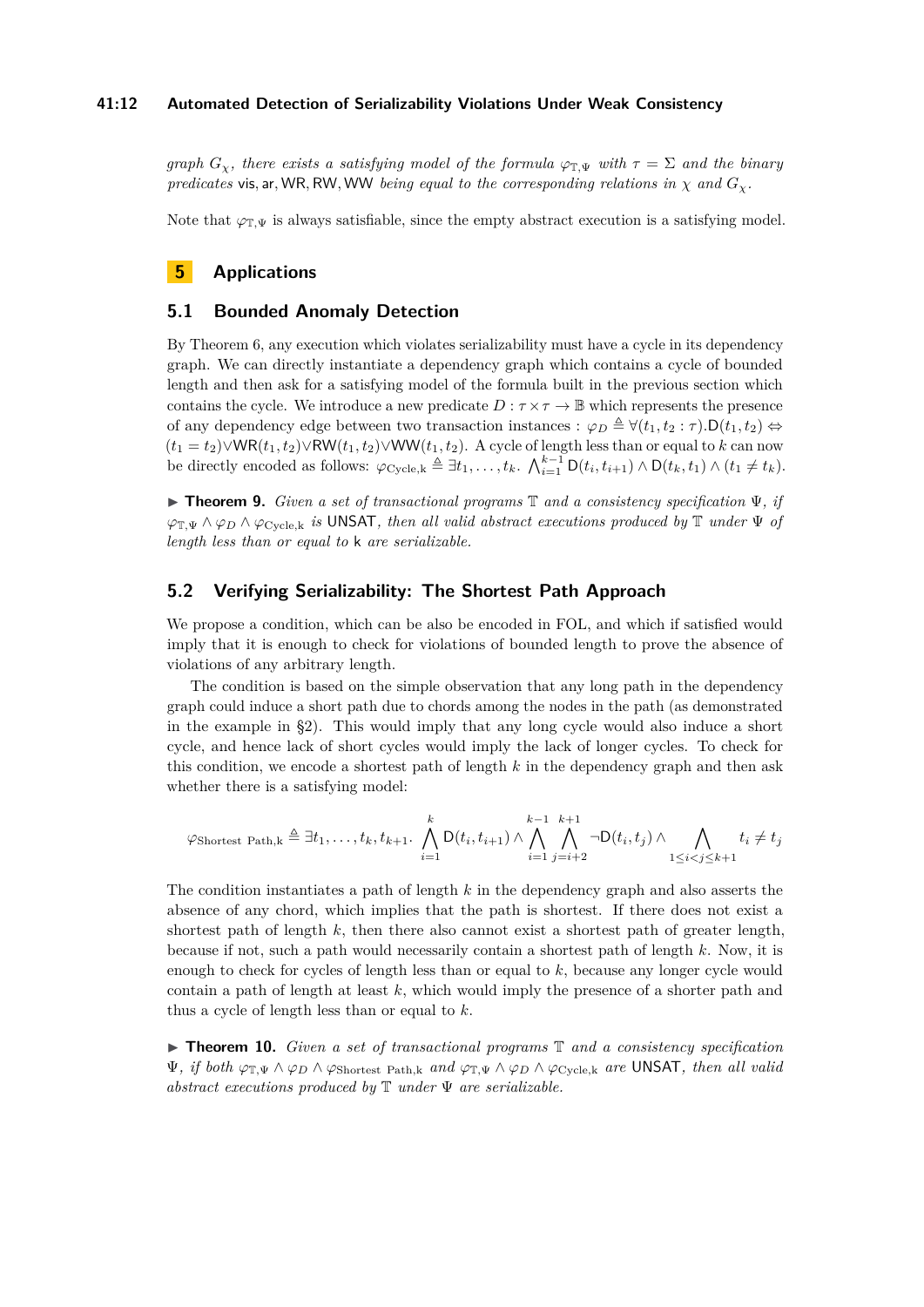## **5.3 Verifying Serializability: An Inductive Approach**

We now present an alternative approach to verifying serializability which uses the transitivity and irreflexivity of the ar relation to show lack of cycles. In this approach, our goal is to show that if there is a path in the dependency graph from  $t_1$  to  $t_2$ , then  $t_1 \stackrel{ar}{\rightarrow} t_2$ . By the irreflexivity of ar, this would imply that there cannot be a cycle in the dependency graph. Since paths can be of arbitrary length, we will use the transitivity of ar and an inductive argument to obtain a simple condition which can be encoded in FOL.

I **Lemma 11.** *Given a set of transactional programs* T*, a consistency specification* Ψ *and a* subset of programs  $\mathbb{T}' \subseteq \mathbb{T}$ , if for all valid executions  $\chi$  and their dependency graphs  $G_{\chi}$ , the *following conditions hold:*

**1.** *if*  $\sigma_1 \to \sigma_2$  *in*  $G_\chi$  *and*  $\Gamma(\sigma_1) \in \mathbb{T}'$ , *then*  $\sigma_1 \xrightarrow{\text{ar}} \sigma_2$ **2.** *if*  $\sigma_1 \to \sigma_2 \to \sigma_3$  *in*  $G_\chi$ *, then either*  $\sigma_1 \xrightarrow{ar} \sigma_3$  *or*  $\sigma_2 \xrightarrow{ar} \sigma_3$ *then* all valid executions which contain at least one instance of a program in  $\mathbb{T}'$  are serializable.

The proof uses an inductive argument to show that if there is path from  $\sigma_1$ , an instance of a program in  $\mathbb{T}'$  to any other instance  $\sigma_2$ , then  $\sigma_1 \stackrel{ar}{\rightarrow} \sigma_2$ . This would imply that any instance of  $\mathbb{T}'$  cannot be present in a cycle. The above conditions can be directly encoded in FOL:

$$
\varphi_{\text{Inductive}, \mathbb{T}'} \triangleq (\exists (t_1, t_2 : \tau). \Gamma(t_1) \in \mathbb{T}' \land D(t_1, t_2) \land t_1 \neq t_2 \land \neg \text{ar}(t_1, t_2)) \lor (\exists (t_1, t_2, t_3 : \tau). D(t_1, t_2) \land D(t_2, t_3) \land \bigwedge_{1 \leq i < j \leq 3} t_i \neq t_j \land \neg \text{ar}(t_1, t_3) \land \neg \text{ar}(t_2, t_3))
$$
\n(7)

**► Theorem 12.** *Given a set of programs*  $\mathbb{T}$  *and a consistency specification*  $\Psi$ *, if*  $\varphi_{\mathbb{T},\Psi} \wedge \varphi_D \wedge$ *ϕ*Inductive*,*T<sup>0</sup> *is* UNSAT*, then all valid executions of* T *under* Ψ *which contains at least one instance of a program in*  $\mathbb{T}'$  *are serializable.* 

If  $\mathbb{T}' = \mathbb{T}$ , then all valid executions of  $\mathbb{T}$  are serializable, otherwise, we can focus only on programs in  $\mathbb{T} \setminus \mathbb{T}'$ , and re-apply the technique with  $\varphi_{\mathbb{T}',\Psi} \wedge \varphi_D \wedge \varphi_{\text{Inductive},\mathbb{T}''}$  for  $\mathbb{T}'' \subseteq \mathbb{T}'$ . In the next section, we show how we use this technique to verify serializability of TPC-C, a real-world database benchmark.

## **6 Case Studies**

We have developed a tool called ANODE which takes a set of programs written in the language presented in §3.1 and a consistency specification and uses the encoding rules presented in §4 to automatically generate an FOL encoding. We use the Z3 SMT solver to determine the satisfiabiliy of the generated formulae. In order to evaluate the effectiveness of our approach, we have applied the proposed technique on TPC-C [\[1\]](#page-15-5), a well-known Online Transaction Processing (OLTP) benchmark widely used in the database community, and a Courseware application (used in [\[19\]](#page-16-1)) which is a representative of course registration systems used in universities.

**TPC-C.** TPC-C has a complex database schema with 9 tables, and complex application logic in its 5 transactions. The transactions contain loops and conditionals, have multiple parameters and behave differently depending upon the values of the parameters; they also use complex queries such as SELECT MIN and SELECT MAX. To the best of our knowledge, this is the first automated static analysis for validating serializability of TPC-C under weak consistency.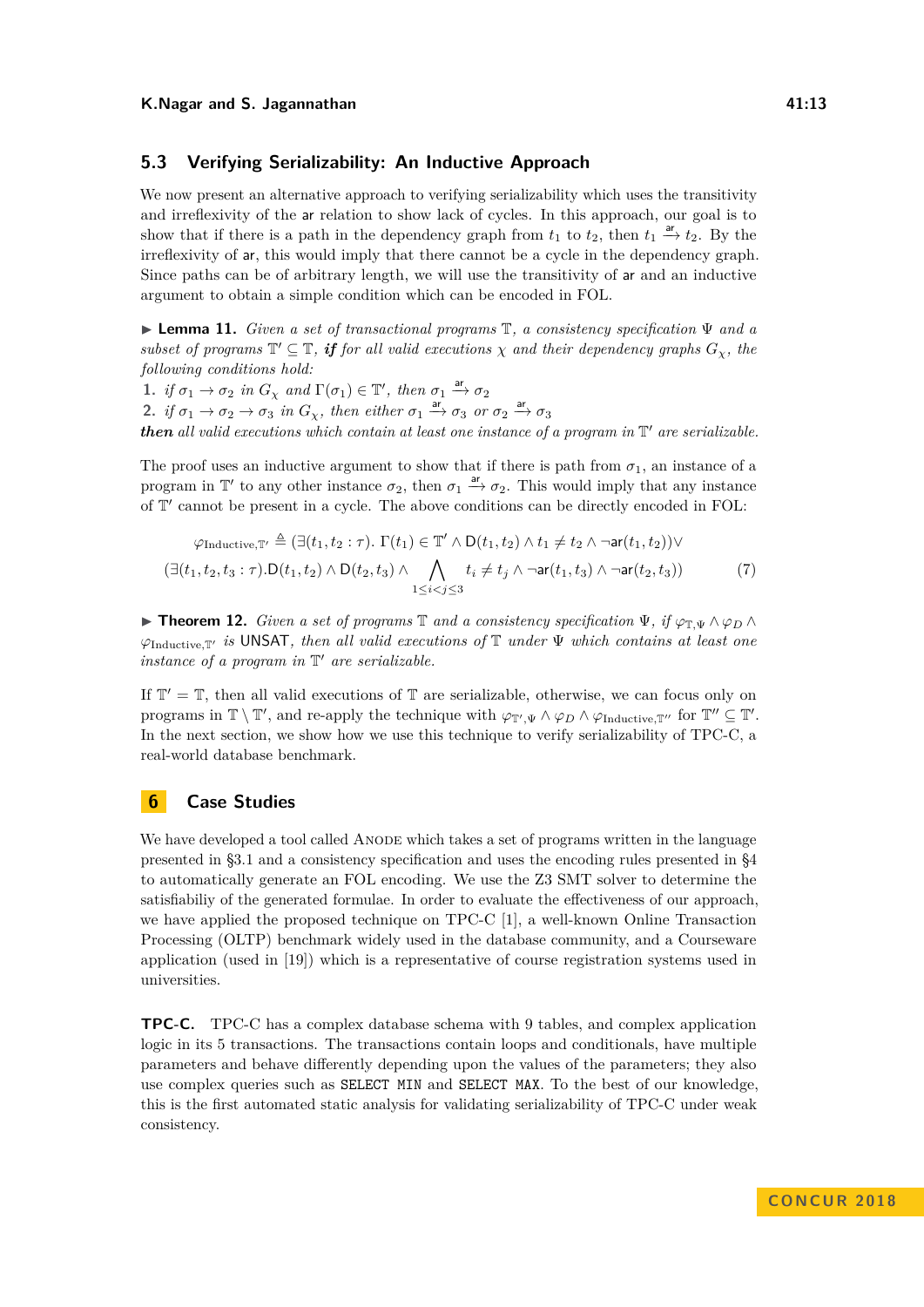#### <span id="page-13-0"></span>**41:14 Automated Detection of Serializability Violations Under Weak Consistency**



**Figure 5** Long fork anomaly in TPC-C under PSI.

Under eventual consistency, TPC-C has a number of 'lost update' anomalies, similar to the anomaly in the banking application described in §2. These anomalies are small in length and were automatically detected using encoding presented in  $\S 5.1$  (with  $k = 2$ ). To get rid of these anomalies, we upgraded the consistency specification to PSI [\[26\]](#page-17-3). Under PSI, we did not find any anomalies for  $k = 2$  or  $k = 3$ , but for  $k = 4$ , the 'long fork' anomaly involving the New-Order, Payment and Order-Status transactions was discovered, as shown in Fig. [5.](#page-13-0)

This anomaly happens because the New-Order and Payment transactions update two different tables (Order and Customer table resp.) while the Order-Status transaction reads both those tables. Since there is no synchronization between New-Order and Payment transactions, it is possible for Order-Status<sub>1</sub> to see the update of New-Order but not Payment, and the vice versa for Order-Status<sub>2</sub>. We also discovered a similar anomaly involving two instances of New-Order and two instances of Stock-level transactions.

To get rid of these anomalies, we further upgraded the consistency level to Snapshot Isolation (SI), after which we did not find any anomalies for *k* = 4. We then turned our attention to verifying serializability of TPC-C under SI. We first tried the Shortest Path approach (which worked well for the banking application), but we were able to discover a long path (which can be arbitrarily extended) without any chords. Next, we tried the inductive approach, which was successful in proving serializability of TPC-C. Specifically, with  $\mathbb{T}' = \{ \text{New-Order}, \text{Payment} \},$  the formula  $\varphi_{\text{Inductive},\mathbb{T}'}$  was shown to be UNSAT, and with the remaining 3 transactions  $\varphi_{\text{Inductive},\{\text{Delivery}\}}$  was UNSAT. The remaining two transactions do not have any dependencies between them, which implies that all executions of TPC-C under SI are serializable.

**Courseware.** The Courseware application maintains a database of courses and students, and provides the functionality of adding/removing students and courses, and enrolling students into courses subject to course capacities. Under EC, the following anomalies were discovered by our encoding : (1) two concurrent Enroll transactions may enroll students beyond the course capacity, (2) two courses with the same name or two students with the same name may be registered, (3) a student may be enrolled in a course which is being concurrently removed, or the student is being concurrently removed. Note that all these anomalies were discovered for  $k = 2$ .

In order to remove these violations, we upgraded the consistency model in a number of ways : the Enroll transaction was upgraded to PSI, while selective serializability was used for two instances of AddCourse and AddStudent, and for instances of Enroll and RemCourse, Enroll and RemStudent. While these upgrades took care of the above mentioned anomalies, we discovered a new long fork anomaly (for  $k = 4$ ) as shown in Fig. [6.](#page-14-0) Here, two **Enroll** transactions trying to enroll a student  $(s)$  into a course  $(c)$  see conflicting views of the database, with one Enroll witnessing the student but not the course, and vice versa for the other. We note that while this is an actual serializability violation, it is completely harmless as both transactions which witness inconsistent database states ultimately fail, so that the final database state is the same as that which manifests at the end of an execution in which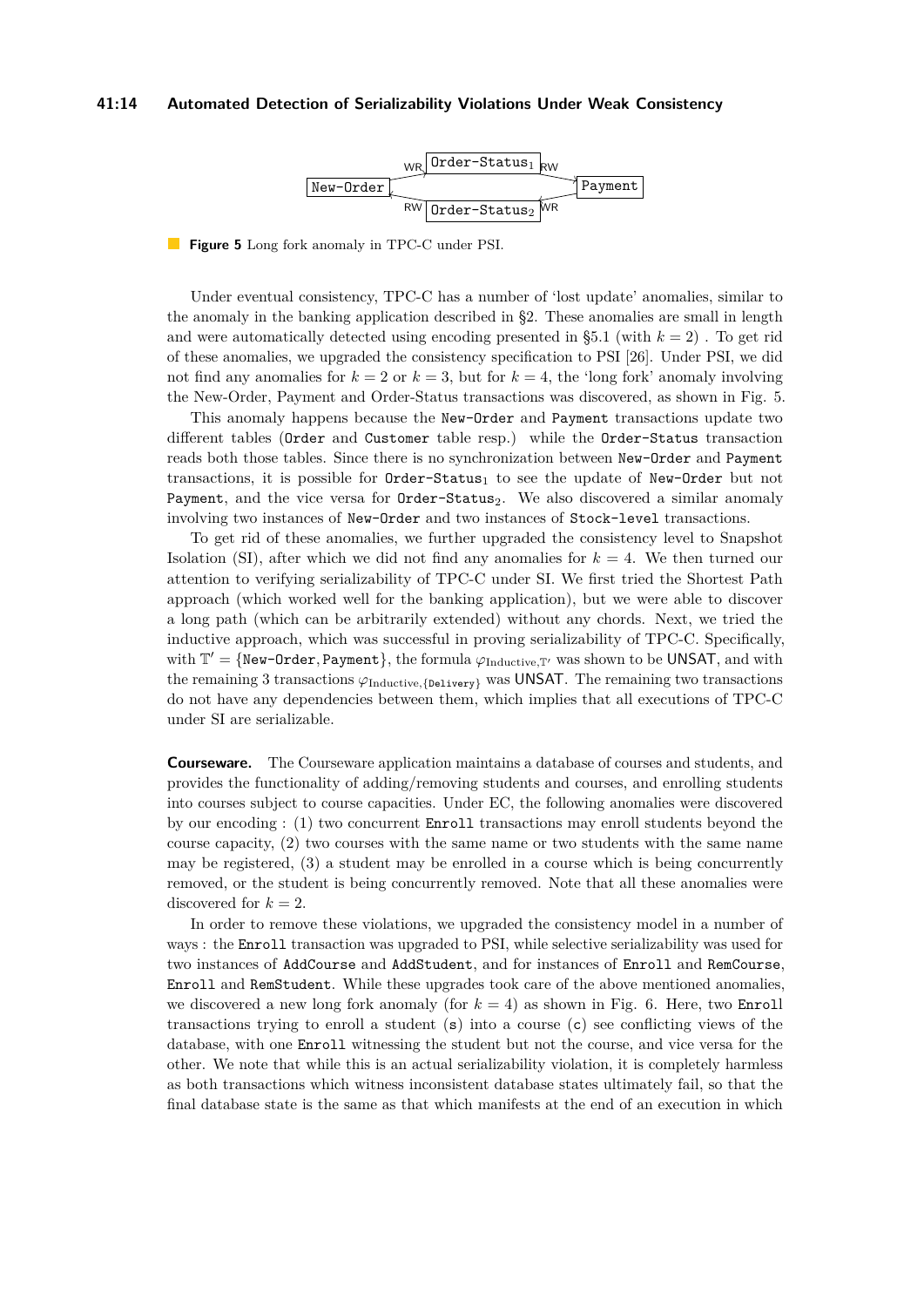#### <span id="page-14-0"></span>**K.Nagar and S. Jagannathan 41:15**



**The Second Service Figure 6** Long fork anomaly in the Courseware application under PSI.

the effects of neither of the two enroll transactions occur. This is a limitation of our analysis as it does not provide any way to ignore harmless serializability violations. We plan to address this issue as part of future work.

In order to remove this violation, we upgraded the consistency level of Enroll to SI, after which we did not find any anomalies. Next, we moved to verification, and here we were successfully able to use the Shortest Path approach and prove that there does not exist a shortest path in any dependency graph of the Courseware application of length greater than or equal to 8. Along with the fact there does not exist any cycle of length less than or equal to 8, this implies that any execution of the application is serializable. In all instances, the solver produced its output in a few  $(< 10$ ) seconds.

## **7 Related Work and Conclusions**

Serializability is a well-studied problem in the database community, but there is a lack of static automated techniques to check for serializability of database applications. Early work by Fekete *et al.* [\[17\]](#page-16-6) and Jorwekar *et al.* [\[20\]](#page-16-7) proposed lightweight syntactic analyses to check for serializability under SI in centralized databases, by looking for dangerous structures in the static dependency graph of an application (which is an over-approximation of all possible dynamic dependency graphs). Several recent works [\[5,](#page-15-1) [12,](#page-16-2) [13,](#page-16-8) [14,](#page-16-9) [30,](#page-17-6) [28\]](#page-17-7) have continued along this line, by deriving different types of dangerous structures in dependency graphs that are possible under different weak consistency mechanisms, and then checking for these structures on static dependency graphs.

However, static dependency graphs are highly imprecise representations of actual executions, and any analysis reliant on these graphs is likely to yield a large number of false positives. Indeed, recent effortsin this space [\[5,](#page-15-1) [13,](#page-16-8) [14\]](#page-16-9) recognize this and propose complex conditions to reduce false positives for specific consistency mechanisms, but these works do not provide any automated methodology to check those conditions on actual programs. Further, application logic could prevent these harmful structures from manifesting in actual executions, for example as in TPC-C, which has a harmful structure in its static dependency graph under SI, but which does not appear in any dynamic dependency graph. In our work, we precisely model the application logic and the consistency specification using FOL, so that the solver would automatically derive harmful structures which are possible under the given consistency specification and search for them in actual dependency graphs taking application logic into account.

[\[8\]](#page-15-6) proposes a static analysis for serializability under causal consistency by constructing actual dependency graphs with cycles using a FOL encoding. While this work is similar to ours in spirit, their notion of serializability is stronger than ours, since they allow transactions to be grouped together in sessions, with the serial order forced to accommodate the chosen session order. While this eases the task of verifying serializability for unbounded executions, it also results in a large number of harmless serializability violations, for which they propose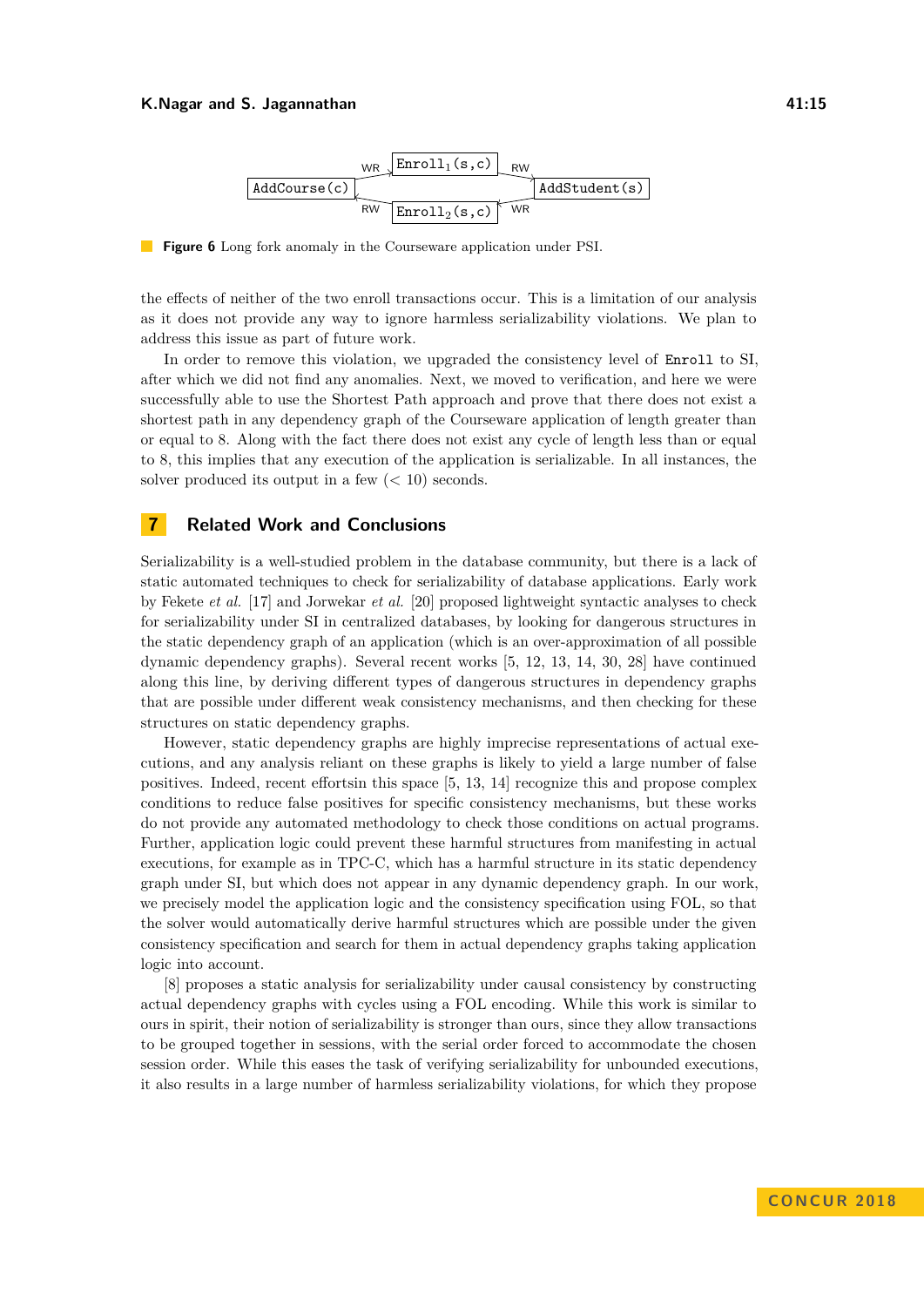## **41:16 Automated Detection of Serializability Violations Under Weak Consistency**

various *ad hoc* filtering approaches. Further, their focus is on programs operating on high-level data types rather than SQL programs, and their analysis is not parametric on consistency specifications.

There are also dynamic anomaly detection techniques [\[29,](#page-17-8) [11,](#page-16-10) [7\]](#page-15-7) which either build the dependency graphs at run-time and check for cycles, or analyze the trace of events after execution. These approaches do not provide any guarantee that all anomalies will be detected, even for bounded executions. A number of approaches have been proposed recently [\[25,](#page-17-9) [19,](#page-16-1) [21,](#page-17-10) [15\]](#page-16-11) which attempt to verify that high-level application invariants are preserved under weak consistency. These approaches are also parametric on consistency specifications, but they are not completely automated as they require correctness conditions in the form of invariants from the user, and they do not tackle serializability.

To conclude, in this paper we take the first step towards building a precise, fully automated static analysis for veifying serializability of database applications under weak consistency. We leverage the acyclic dependency graph based characterization of serializability and the framework of abstract executions to develop a FOL based analysis which is parametric on the consistency specification. We show how our approach can be used to detect bounded anomalies, and to verify serializability under specific conditions for unbounded executions. We show the practicality of our approach by successfully applying it on several realistic database benchmarks.

#### **References**

- <span id="page-15-5"></span>**1** Tpc-c benchmark. [http://www.tpc.org/tpc\\_documents\\_current\\_versions/pdf/](http://www.tpc.org/tpc_documents_current_versions/pdf/tpc-c_v5.11.0.pdf) [tpc-c\\_v5.11.0.pdf](http://www.tpc.org/tpc_documents_current_versions/pdf/tpc-c_v5.11.0.pdf). Online; Accessed 20 April 2018.
- <span id="page-15-0"></span>**2** Atul Adya, Barbara Liskov, and Patrick E. O'Neil. Generalized isolation level definitions. In *Proceedings of the 16th International Conference on Data Engineering, San Diego, California, USA, February 28 - March 3, 2000*, pages 67–78, 2000. [doi:10.1109/ICDE.2000.](http://dx.doi.org/10.1109/ICDE.2000.839388) [839388](http://dx.doi.org/10.1109/ICDE.2000.839388).
- <span id="page-15-2"></span>**3** Peter Bailis, Alan Fekete, Ali Ghodsi, Joseph M. Hellerstein, and Ion Stoica. Scalable atomic visibility with RAMP transactions. *ACM Trans. Database Syst.*, 41(3):15:1–15:45, 2016. [doi:10.1145/2909870](http://dx.doi.org/10.1145/2909870).
- <span id="page-15-3"></span>**4** Hal Berenson, Philip A. Bernstein, Jim Gray, Jim Melton, Elizabeth J. O'Neil, and Patrick E. O'Neil. A critique of ANSI SQL isolation levels. In *Proceedings of the 1995 ACM SIGMOD International Conference on Management of Data, San Jose, California, May 22-25, 1995.*, pages 1–10, 1995. [doi:10.1145/223784.223785](http://dx.doi.org/10.1145/223784.223785).
- <span id="page-15-1"></span>**5** Giovanni Bernardi and Alexey Gotsman. Robustness against consistency models with atomic visibility. In *27th International Conference on Concurrency Theory, CONCUR 2016, August 23-26, 2016, Québec City, Canada*, pages 7:1–7:15, 2016. [doi:10.4230/](http://dx.doi.org/10.4230/LIPIcs.CONCUR.2016.7) [LIPIcs.CONCUR.2016.7](http://dx.doi.org/10.4230/LIPIcs.CONCUR.2016.7).
- <span id="page-15-4"></span>**6** Philip A. Bernstein, Vassco Hadzilacos, and Nathan Goodman. *Concurrency Control and Recovery in Database Systems*. Addison-Wesley Longman Publishing Co., Inc., Boston, MA, USA, 1987.
- <span id="page-15-7"></span>**7** Lucas Brutschy, Dimitar Dimitrov, Peter Müller, and Martin T. Vechev. Serializability for eventual consistency: criterion, analysis, and applications. In *Proceedings of the 44th ACM SIGPLAN Symposium on Principles of Programming Languages, POPL 2017, Paris, France, January 18-20, 2017*, pages 458–472, 2017. URL: [http://dl.acm.org/citation.](http://dl.acm.org/citation.cfm?id=3009895) [cfm?id=3009895](http://dl.acm.org/citation.cfm?id=3009895).
- <span id="page-15-6"></span>**8** Lucas Brutschy, Dimitar Dimitrov, Peter Müller, and Martin T. Vechev. Static serializability analysis for causal consistency. In *Proceedings of the 39th ACM SIGPLAN Conference on*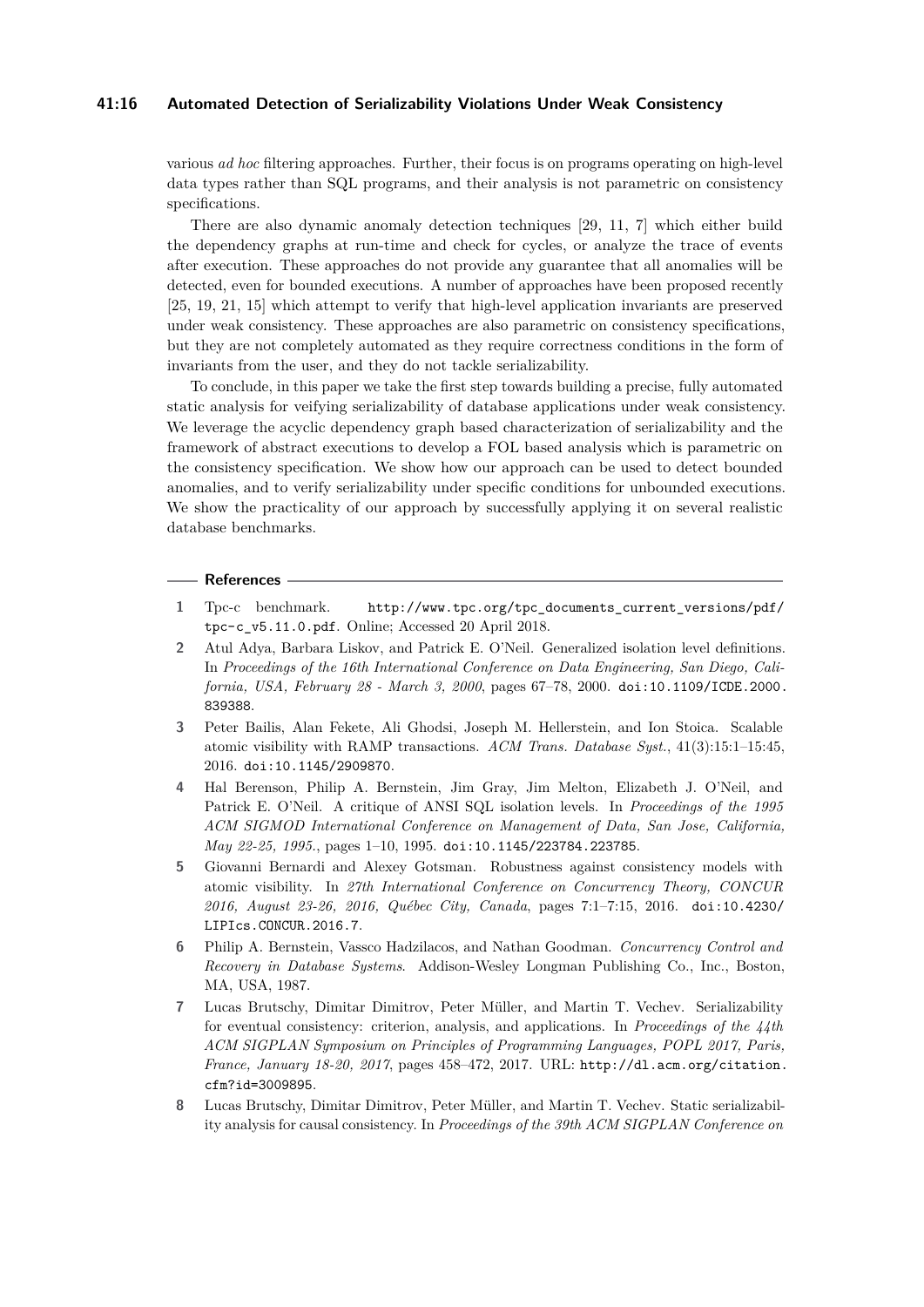- <span id="page-16-3"></span>**9** Sebastian Burckhardt, Daan Leijen, Manuel Fähndrich, and Mooly Sagiv. Eventually consistent transactions. In *Programming Languages and Systems - 21st European Symposium on Programming, ESOP 2012, Held as Part of the European Joint Conferences on Theory and Practice of Software, ETAPS 2012, Tallinn, Estonia, March 24 - April 1, 2012. Proceedings*, pages 67–86, 2012. [doi:10.1007/978-3-642-28869-2\\_4](http://dx.doi.org/10.1007/978-3-642-28869-2_4).
- <span id="page-16-5"></span>**10** Sebastian Burckhardt, Daan Leijen, Jonathan Protzenko, and Manuel Fähndrich. Global sequence protocol: A robust abstraction for replicated shared state. In *29th European Conference on Object-Oriented Programming, ECOOP 2015, July 5-10, 2015, Prague, Czech Republic*, pages 568–590, 2015. [doi:10.4230/LIPIcs.ECOOP.2015.568](http://dx.doi.org/10.4230/LIPIcs.ECOOP.2015.568).
- <span id="page-16-10"></span>**11** Michael J. Cahill, Uwe Röhm, and Alan David Fekete. Serializable isolation for snapshot databases. *ACM Trans. Database Syst.*, 34(4):20:1–20:42, 2009. [doi:10.1145/1620585.](http://dx.doi.org/10.1145/1620585.1620587) [1620587](http://dx.doi.org/10.1145/1620585.1620587).
- <span id="page-16-2"></span>**12** Andrea Cerone, Giovanni Bernardi, and Alexey Gotsman. A framework for transactional consistency models with atomic visibility. In *26th International Conference on Concurrency Theory, CONCUR 2015, Madrid, Spain, September 1.4, 2015*, pages 58–71, 2015. [doi:](http://dx.doi.org/10.4230/LIPIcs.CONCUR.2015.58) [10.4230/LIPIcs.CONCUR.2015.58](http://dx.doi.org/10.4230/LIPIcs.CONCUR.2015.58).
- <span id="page-16-8"></span>**13** Andrea Cerone and Alexey Gotsman. Analysing snapshot isolation. In *Proceedings of the 2016 ACM Symposium on Principles of Distributed Computing, PODC 2016, Chicago, IL, USA, July 25-28, 2016*, pages 55–64, 2016. [doi:10.1145/2933057.2933096](http://dx.doi.org/10.1145/2933057.2933096).
- <span id="page-16-9"></span>**14** Andrea Cerone, Alexey Gotsman, and Hongseok Yang. Algebraic laws for weak consistency. In *28th International Conference on Concurrency Theory, CONCUR 2017, September 5-8, 2017, Berlin, Germany*, pages 26:1–26:18, 2017. [doi:10.4230/LIPIcs.CONCUR.2017.26](http://dx.doi.org/10.4230/LIPIcs.CONCUR.2017.26).
- <span id="page-16-11"></span>**15** Natacha Crooks, Youer Pu, Lorenzo Alvisi, and Allen Clement. Seeing is believing: A client-centric specification of database isolation. In *Proceedings of the ACM Symposium on Principles of Distributed Computing, PODC 2017, Washington, DC, USA, July 25-27, 2017*, pages 73–82, 2017. [doi:10.1145/3087801.3087802](http://dx.doi.org/10.1145/3087801.3087802).
- <span id="page-16-4"></span>**16** Alan Fekete. Allocating isolation levels to transactions. In *Proceedings of the Twentyfourth ACM SIGACT-SIGMOD-SIGART Symposium on Principles of Database Systems, June 13-15, 2005, Baltimore, Maryland, USA*, pages 206–215, 2005. [doi:10.1145/1065167.](http://dx.doi.org/10.1145/1065167.1065193) [1065193](http://dx.doi.org/10.1145/1065167.1065193).
- <span id="page-16-6"></span>**17** Alan Fekete, Dimitrios Liarokapis, Elizabeth J. O'Neil, and Patrick E. O'Neil a fnd Dennis E. Shasha. Making snapshot isolation serializable. *ACM Trans. Database Syst.*, 30(2):492– 528, 2005. [doi:10.1145/1071610.1071615](http://dx.doi.org/10.1145/1071610.1071615).
- <span id="page-16-0"></span>**18** Seth Gilbert and Nancy A. Lynch. Brewer's conjecture and the feasibility of consistent, available, partition-tolerant web services. *SIGACT News*, 33(2):51–59, 2002. [doi:10.1145/](http://dx.doi.org/10.1145/564585.564601) [564585.564601](http://dx.doi.org/10.1145/564585.564601).
- <span id="page-16-1"></span>**19** Alexey Gotsman, Hongseok Yang, Carla Ferreira, Mahsa Najafzadeh, and Marc Shapiro. 'cause i'm strong enough: reasoning about consistency choices in distributed systems. In *Proceedings of the 43rd Annual ACM SIGPLAN-SIGACT Symposium on Principles of Programming Languages, POPL 2016, St. Petersburg, FL, USA, January 20 - 22, 2016*, pages 371–384, 2016. [doi:10.1145/2837614.2837625](http://dx.doi.org/10.1145/2837614.2837625).
- <span id="page-16-7"></span>**20** Sudhir Jorwekar, Alan Fekete, Krithi Ramamritham, and S. Sudarshan. Automating the detection of snapshot isolation anomalies. In *Proceedings of the 33rd International Conference on Very Large Data Bases, University of Vienna, Austria, September 23-27, 2007*, pages 1263–1274, 2007. URL: [http://www.vldb.org/conf/2007/papers/industrial/](http://www.vldb.org/conf/2007/papers/industrial/p1263-jorwekar.pdf) [p1263-jorwekar.pdf](http://www.vldb.org/conf/2007/papers/industrial/p1263-jorwekar.pdf).